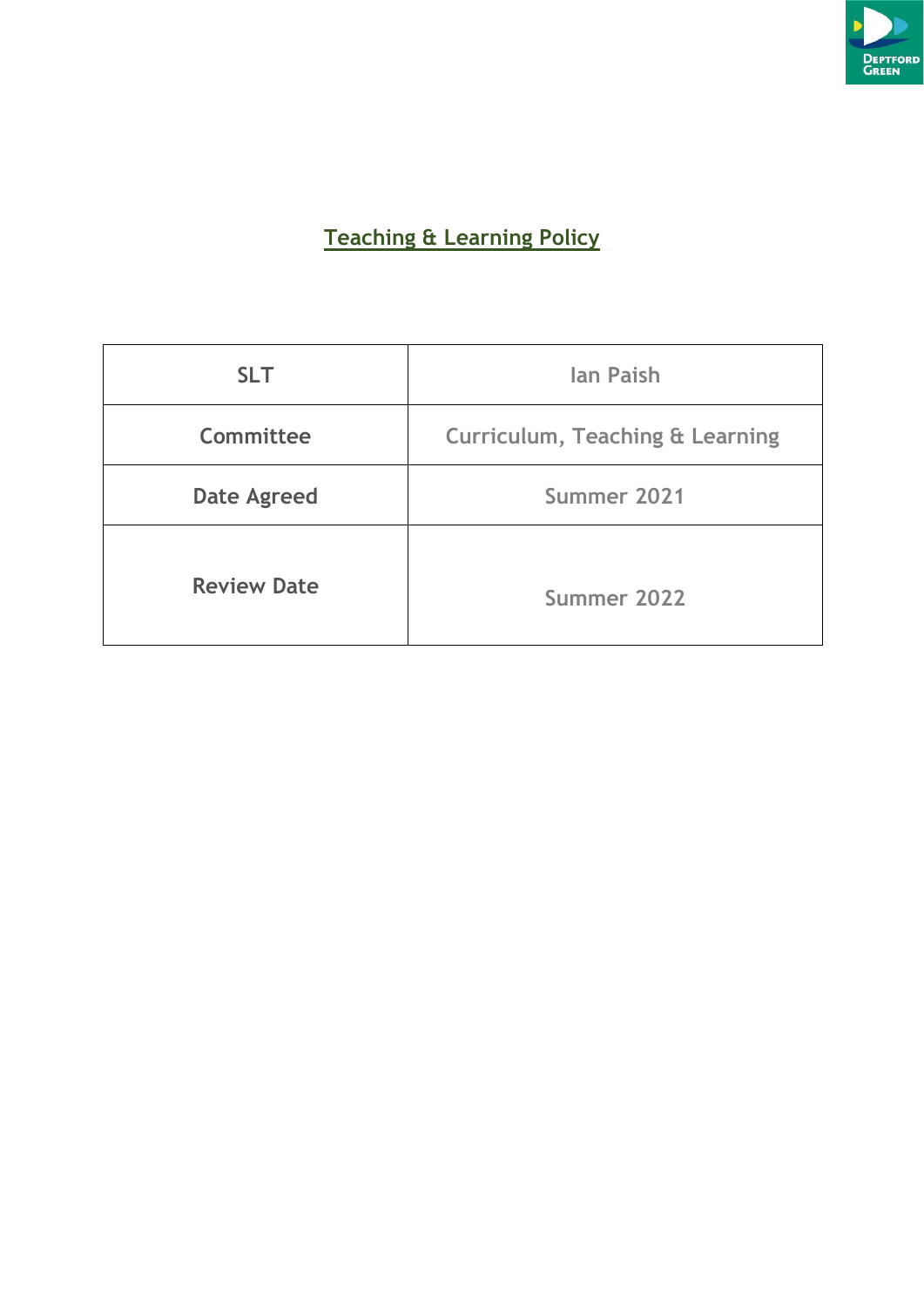

# **Deptford Green Teaching & Learning Policy Rationale**

Deptford Green School aspires to be a vibrant and dynamic learning environment in which every learner is given the opportunity to:

- □ Fulfil their academic potential and be able to achieve their ambitions for the next stage of their educational journey.
- $\Box$  Make a positive contribution to the school community and the wider community that we serve.
- $\Box$  Develop socially and emotionally the skills and attributes needed to live happy, safe and productive adult lives.

At Deptford Green we expect every lesson to be an engaging, compelling, challenging and enjoyable learning experience for both teacher and learner. To ensure a high quality and consistent approach teachers will use the TEEP (Teacher Effectiveness Enhancement Programme) Learning Cycle to plan and deliver lessons including remote learning. An expectation of exceptional progress for all learners will be embedded in every lesson. Remote Learning tools such as Microsoft Teams will be used to enhance the progress of learners. This policy provides the framework for teachers to teach and learners to learn in an environment that is committed to excellence. This statement should be read in conjunction with the Marking, Assessment and Feedback Policy, the Remote and Online Learning Policy, the Behaviour for Learning Policy and the individual Curriculum Intent statements from faculties.

Under the Equality Act (2010) the school acknowledges our legal duty to make 'reasonable adjustments' to practice and policy for children with SEND / EAL. Accessing learning through high quality teaching should be inclusive of learners of all abilities. The principles of Quality First Teaching should be evident in every lesson.

# **Lesson Framework: The TEEP Learning Cycle (Home and Remote Learning)**



The TEEP Learning Cycle is used by teachers as a guide to plan relevant, purposeful and stimulating lessons and remote learning opportunities. Teachers should be confident that if each of these elements is considered during planning that lessons and sequences of lessons, including remote learning will actively engage learners.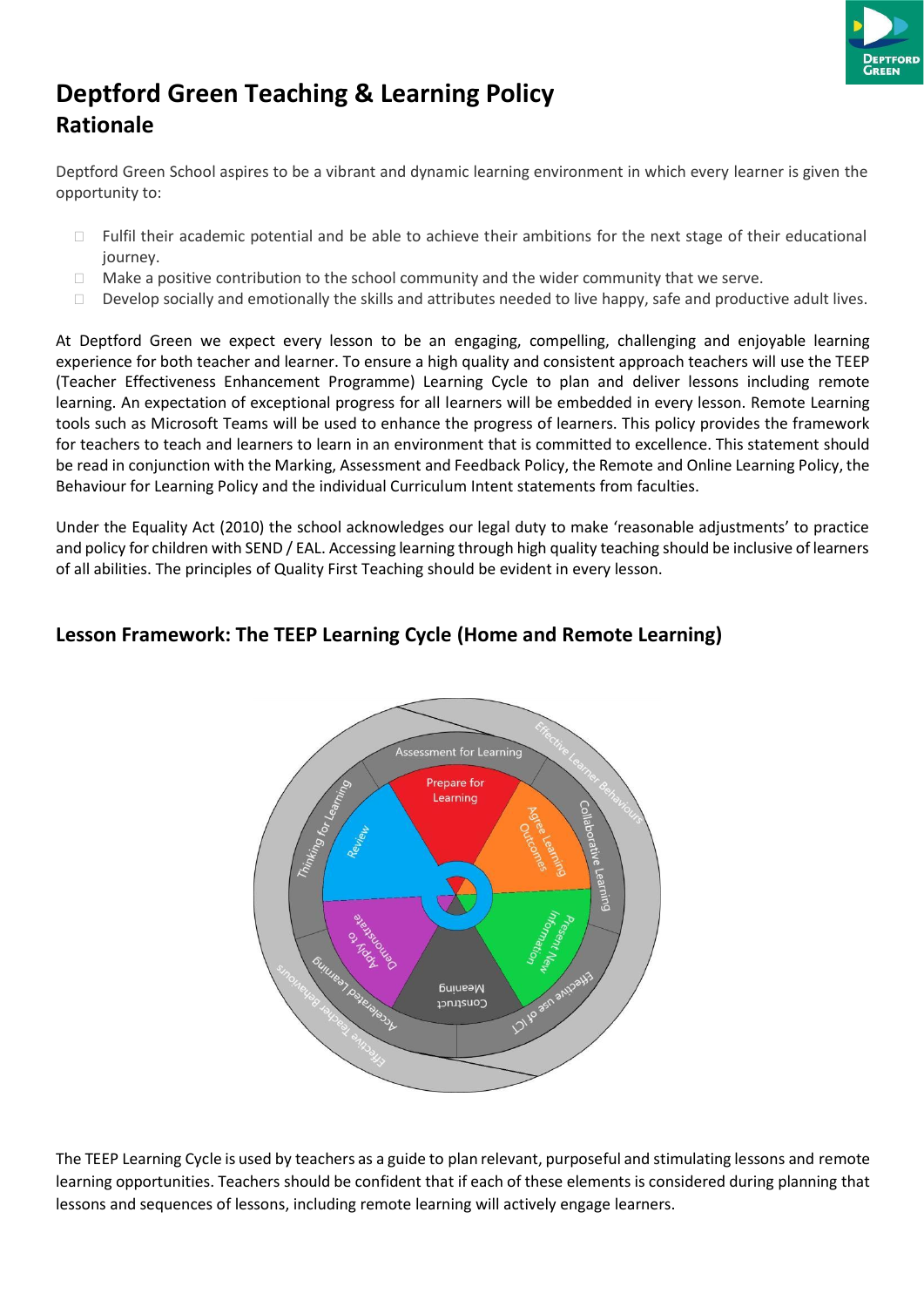

By definition the cycle does not mean that each element is discrete or linear, but that teachers will move flexibly between the different segments of the cycle. Teachers should consider how the cycle can be used to support remote learning (homework). Flip Learning activities can be set before a lesson (Prepare for Learning) and some hinge assignments (Apply to Demonstrate) should also be set as remote learning activities to encourage independent learners and this should be set through TEAMs. Every opportunity to actively teach literacy skills and Speaking and listening skills should be exploited.

Importantly, the Review segment of the TEEP Leaning Cycle should be present throughout a sequence of learning, it is not something that happens at the end. In the debrief/plenary, discuss whether the learning outcomes have been achieved and how we know.

Teach learners how to talk about how they learn (metacognition). Being explicit about how they have learned something is as important as what they have learned.

How the teacher chooses to arrange their classroom. Use of class charts to inform seating plans. Classroom display to support learning.

Relevant and appropriate curriculum content. What do learners need to learn now? Sharing with learners *The Big Picture* of a series of lessons or unit. Connecting to prior learning and starting where the learners are.

Using *Flip Learning* to ensure that learners are ready for the 'in-class' segment of their learning where they will be presented with new information. This might include pre-reading or asking learners to complete an extended piece of writing or brainstorm that consolidates their ideas and thinking on a topic.

Setting quizzes on TEAMs to determine a learner's current understanding of a topic and being able to adapt the 'inclass' portion of a lesson to challenge misconceptions and to pitch the learning appropriately (REVIEW).

Establishing routines around learning behaviour (LORIC). Planning group work carefully. Meeting learners at the door and setting the tone.

Ensure that Key vocabulary for a lesson is explored and understood.



Make the content, skills and thinking explicit. Discuss what and how learners will be learning. Revisit the outcomes throughout the lesson to frame the learning (REVIEW).

State clearly what learners will have learned by the end of a sequence of learning (including in class and remote learning).

Share with learners any relevant success criteria for hinge assignments and give learners opportunities to add to these and ask any relevant questions. Success Criteria should be referenced in REVIEW sections of learning.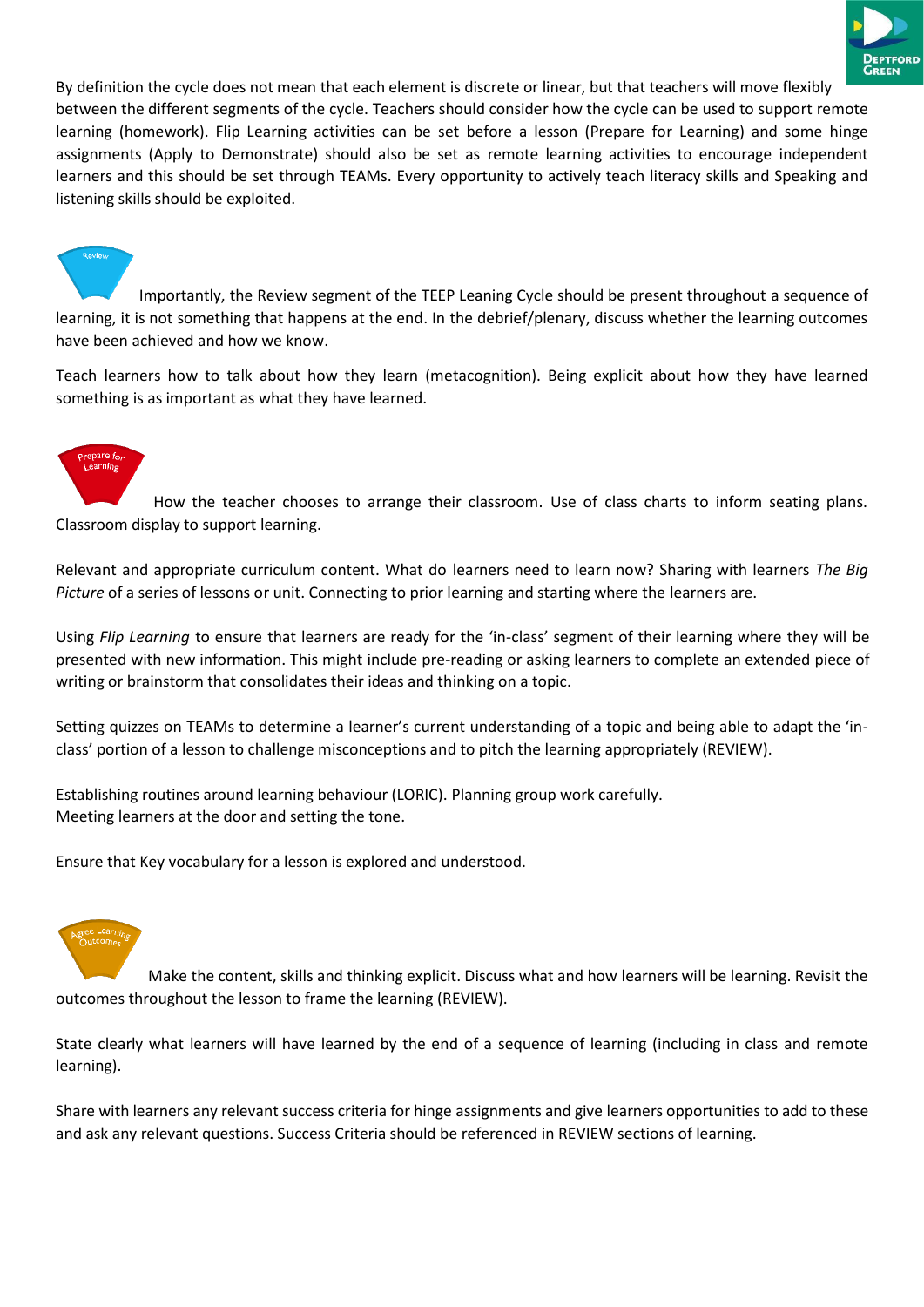

New information should be presented using a variety of different ways, these might include:

- $\Box$  using posters
- $\Box$  film and video clips
- $\Box$  use of case studies
- $\Box$  music
- $\Box$  a shared experience/ the experience of other learners
- $\Box$  animations and images
- □ the internet
- $\Box$  a demonstration
- $\Box$  books and stories
- social stories
- group work

Learners will need to really understand this new information ifthey are to complete their remote learning successfully. Questioning (Cold Calling) for understanding during this segment of the lesson is essential (REVIEW), using Bloom's Revised Taxonomy to scaffold questioning and to challenge.

There are lots of TEEP resources on TEAMS that you can use to support with this section of the lesson.

Learners are actively learning, taking the time and opportunity to develop understanding of the new information, which may involve them making mistakes.

Learners should be encouraged to ask questions and research the answers for themselves, working towards building a personal understanding of what they have been presented with.

Activities may be individual or collaborative, should appeal to a range of multiple intelligences, enable higher order thinking and offer choice and variety. Tasks should be differentiated.

Teacher questioning (Cold Calling) is key during this segment of learning. Bloom's Revised Taxonomy should be used to ensure that questioning is scaffolded and ultimately that learners are engaged in higher order thinking.

Learners should be starting to apply their understanding to new contexts and not just be able to recall information. (REVIEW)

There are lots of TEEP resources on TEAMS that you can use to support with this section of the lesson.



Learners are given the opportunity to show that they understand what they have been learning by applying it. Teachers must design activities in which learners apply their new understanding within a different or unfamiliar context. This might be assessed by the teacher or by a peer, with some appropriate feedback to the learner.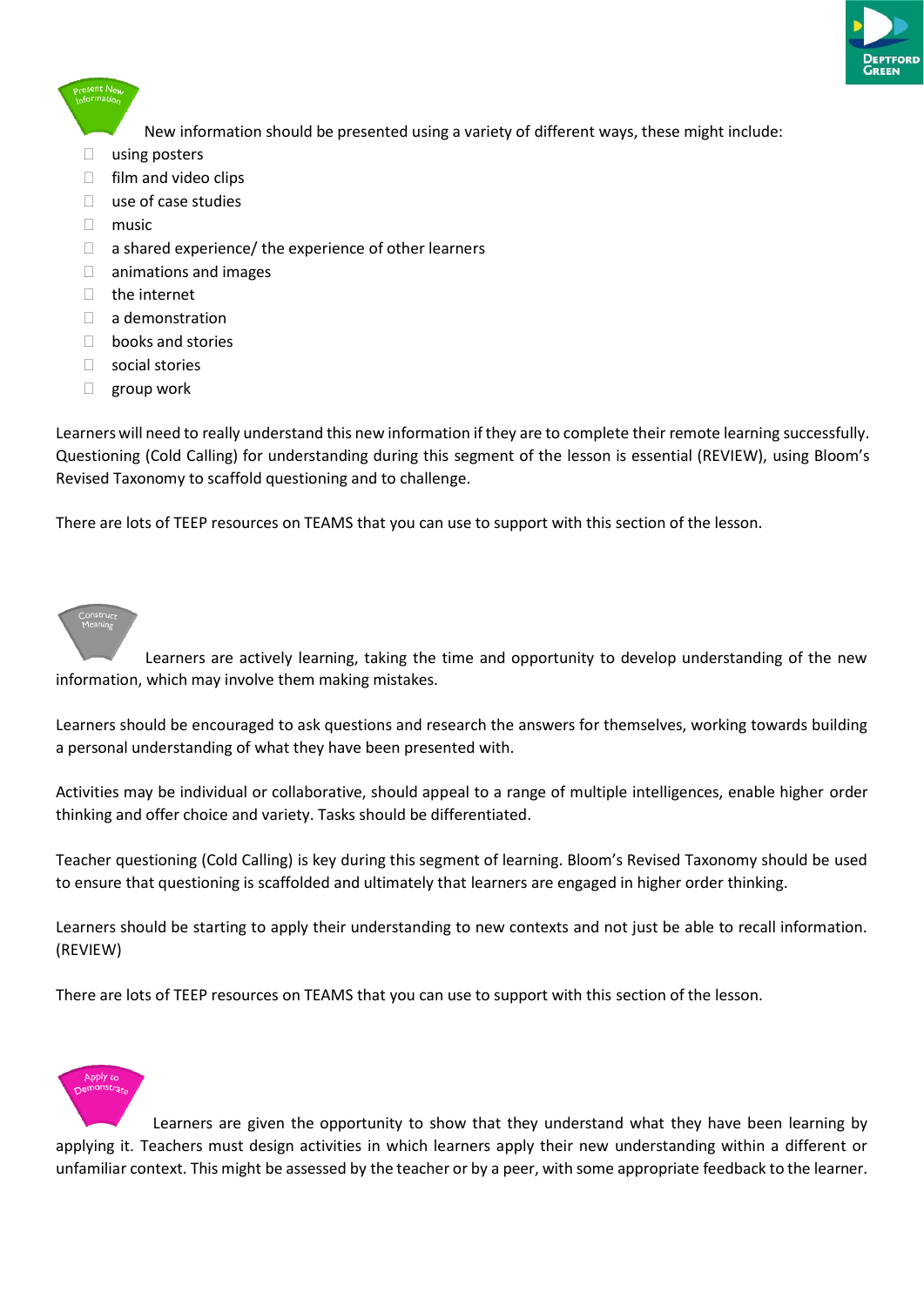

Apply to Demonstrate activities can be set during the 'in-class' segment of the lesson but should also be set clearly, with success criteria, on TEAMs as a remote activity.

If the Apply to Demonstrate activity is a Hinge Assignment this activity will require a level/grade to be given as part of the feedback as well as clear steps how to improve the work further.

Learners may find themselves answering an exam style question, or an online quiz. They might also be preparing questions for others, recording a podcast or producing a radio drama. They should be able to have a synthesis in their learning, applying it in various different ways.

# **Questioning**

Central to teaching and learning is the use of teacher questioning in lessons. This should always be underpinned by the principles of Bloom's Revised Taxonomy. Teacher questioning should be planned and should help to challenge common misconceptions. Teacher questioning might be used to check for understanding, all learners/classrooms should have mini whiteboards to support with this. Cold Calling should always be used as a technique by teachers.

Questioning should also be used to challenge learners and to deepen their understanding on a topic, theme or idea. Using Bloom's Revised Taxonomy teachers can scaffold their questioning. Hinge Questions should be planned carefully, allowing teachers to judge when learners have mastered a concept and are ready to move on.

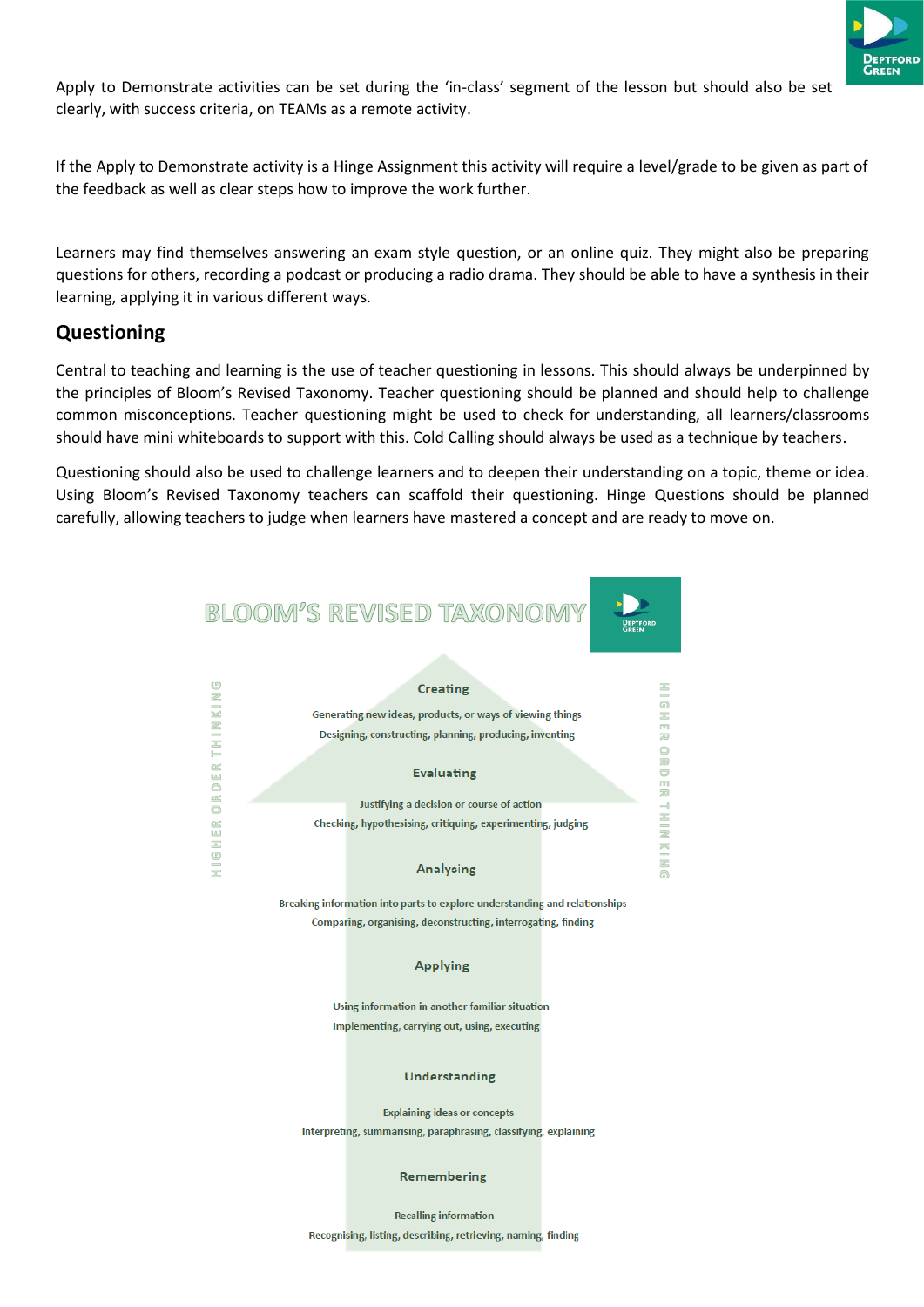

# **The Underpinning Elements of TEEP**

### **Assessment for Learning**

Teachers:

- $\Box$  plan clear achievable learning outcomes, using the language from Bloom's Revised Taxonomy and sharing these with learners every lesson
- $\Box$  plan questions, using Bloom's Revised Taxonomy, and anticipate how learners will answer them
- $\Box$  highlight to learners why feedback is important
- $\Box$  plan what, when are where learners will receive feedback in schemes of work
- $\Box$  model good feedback for learners and make it explicit when giving feedback
- $\Box$  dedicate lesson time for learners to respond to feedback
- $\Box$  train learners in a range of assessment strategies, oral, written, self and peer
- $\Box$  ensure formative assessment is used to enable learners to make progress from their current position
- $\Box$  plan carefully hinge questions for lessons and hinge assignments in units of work to map out a learner's journey through the work

#### **Collaborative Learning**

Teachers:

- $\Box$  set challenges with clear success criteria
- $\Box$  plan timed group tasks
- $\Box$  use a range of strategies such as think, pair, share
- $\Box$  enable self and peer assessment and feedback
- $\Box$  establish group targets
- $\Box$  provide problem-solving activities
- $\Box$  explicitly teach the features and attributes of effective collaboration such as time management, communication, speaking and listening skills (oracy) etc

## **Effective use of ICT**

Teachers:

Develop learners as consumers of knowledge:

- $\Box$  give access to a broad range of information, digital tools and resources such as Hegarty Maths and Educake and understanding the basics of Microsoft Office and Teams
- teach how to validate information sourced via the internet and be critical thinkers when using digital technologies
- $\Box$  use tools such as social benchmarking and online curation such as Diigo or Pinterest to refine information sources

Develop learners as collaborators:

- $\Box$  use peer-assisted learning resources such as wikis, blogs, social networking and interactive voting
- $\Box$  ensure learners are safety aware when online and understand the importance of online reputation management

Develop learners as producers of content:

- $\Box$  use multimedia production tools such as digital cameras and tablets etc to produce video, audio and/or images
- $\Box$  share creatively with others via online tools and website using digital technology

#### **Accelerated Learning**

Teachers:

- $\Box$  create a positive and safe learning environment; a 'no put down zone'
- $\Box$  focus feedback on specific learning objectives and allow learners time to respond to it. Thinking Time.
- $\Box$  share the Big Picture, including content, process and the benefits to learners, connecting the learning from previous sessions. Narrate the learning and promote metacognition
- $\Box$  engage and challenge learners by hooking them into the lesson and by asking higher order questions
- $\Box$  introduce new information in a variety of different ways
- $\Box$  provide opportunities for learners to construct and demonstrate their learning in a variety of different ways
- $\Box$  review what has been learned and how it has been learned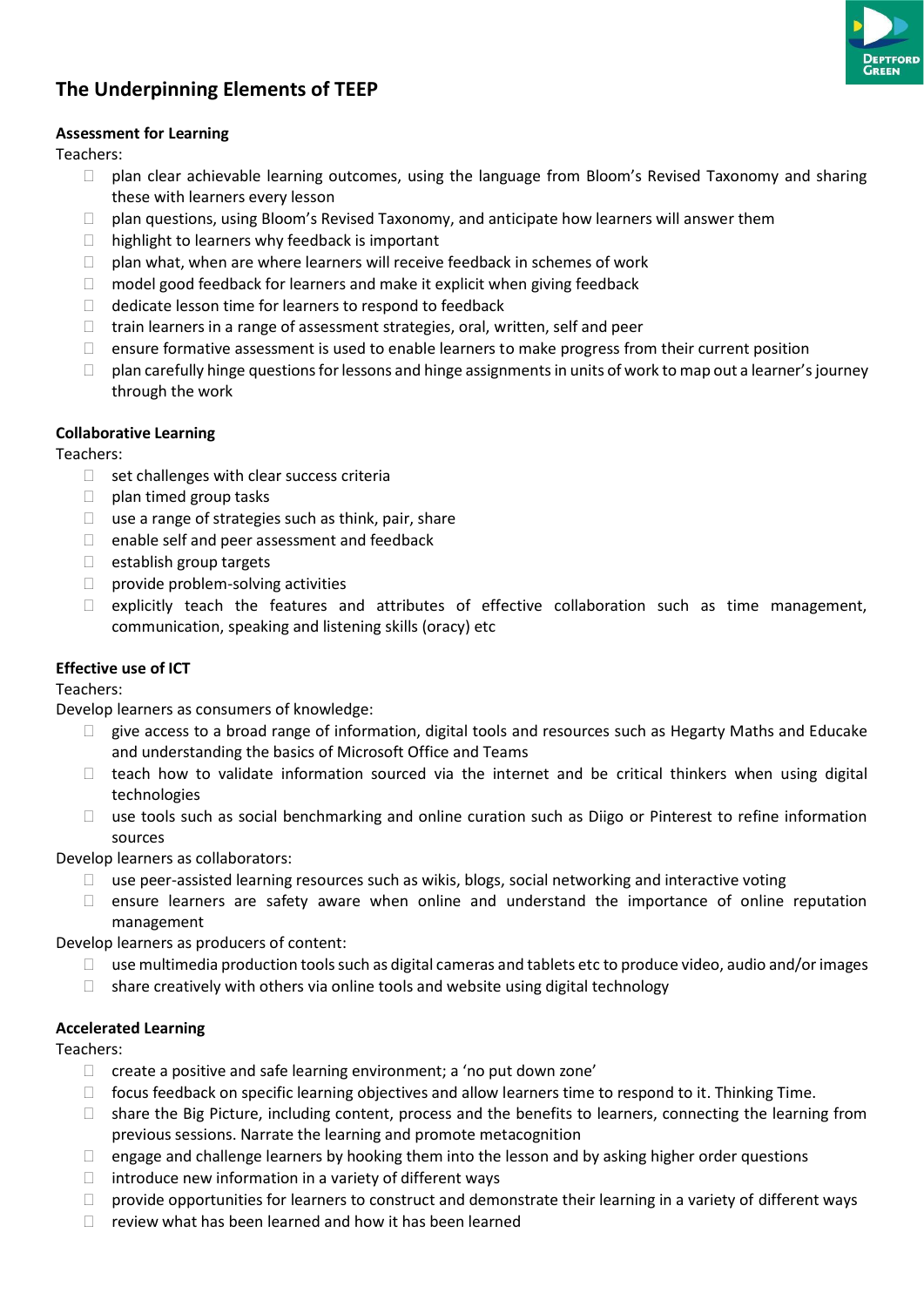

# **Thinking for Learning**

Teachers:

- $\Box$  plan lessons so that learners can choose a variety of tools and techniques over time
- $\Box$  allow learners to reflect on and evaluate the use of these tools
- $\Box$  make the thinking process explicit and show they value the reasoning and the thinking process itself
- $\Box$  Use the language of learning consistently, narrate the learning
- $\Box$  plan schemes of work in which thinking skills are specifically developed within a subject context
- $\Box$  plan open-ended activities so that learners can plan a route and make choices
- $\Box$  make sure that tasks are worth some serious thought

# **Effective Teacher Behaviours**

#### **Classroom Climate**

Teachers:

- $\Box$  have high expectations of all learners
- $\Box$  gives learners specific, regular, constructive feedback about how to improve their work
- $\Box$  create a safe, attractive and ordered physical learning environment
- $\Box$  demonstrate an enthusiasm for teaching and learning
- $\Box$  are genuine; having the same attitude away from learners
- $\Box$  encourage learners to take risks
- $\Box$  plan for and encourage learner interaction in lessons

#### **Classroom Management**

Teachers:

- $\Box$  ensure that rules and consequences are clearly understood
- $\Box$  start the lesson on time, greeting learners at the door
- use *Class Charts* to arrange seating plans
- $\Box$  ensure materials and tasks are ready and distribute materials effectively
- $\Box$  plan lessons appropriately to gain and hold learners' attention
- $\Box$  correct inappropriate behaviour immediately, accurately and constructively, allow 'take up time'
- □ monitor the entire classroom

## **Variety of Teaching and Learning Approaches**

Teachers:

- $\Box$  plan lessons that are inclusive and allow for multiple intelligences
- $\Box$  present new information in a number of different ways
- $\Box$  ensure lessons move at a brisk pace
- $\Box$  enable learners to explore new concepts before being assessed
- $\Box$  give learners opportunities to work collaboratively
- $\Box$  teachers will plan appropriately challenging lessons for all levels of ability based on systematic, accurate assessment of learners' prior skills, knowledge and understanding using hinge assignments and a mastery model
- $\Box$  the work of Teaching Assistants and other support staff in the lesson is included in lesson planning in order to support the progress of identified learners. Give Teaching Assistants access to lesson groups on TEAMS

#### **Interactive Teaching**

Teachers:

- $\Box$  plan for questions used by both teachers and learners as a tool for learning
- $\Box$  use 'wait time' to enable learners to formulate their response
- $\Box$  regularly review to identify and consolidate what has been learned as well as how it has been learned
- $\Box$  plan for discussion, enabling learners to share their ideas and learn from each other
- $\Box$  enable scaffolding, supporting learner progress, as well as planning for how and when this scaffolding can be removed
- $\Box$  integrate the teaching of literacy and oracy skills within every lesson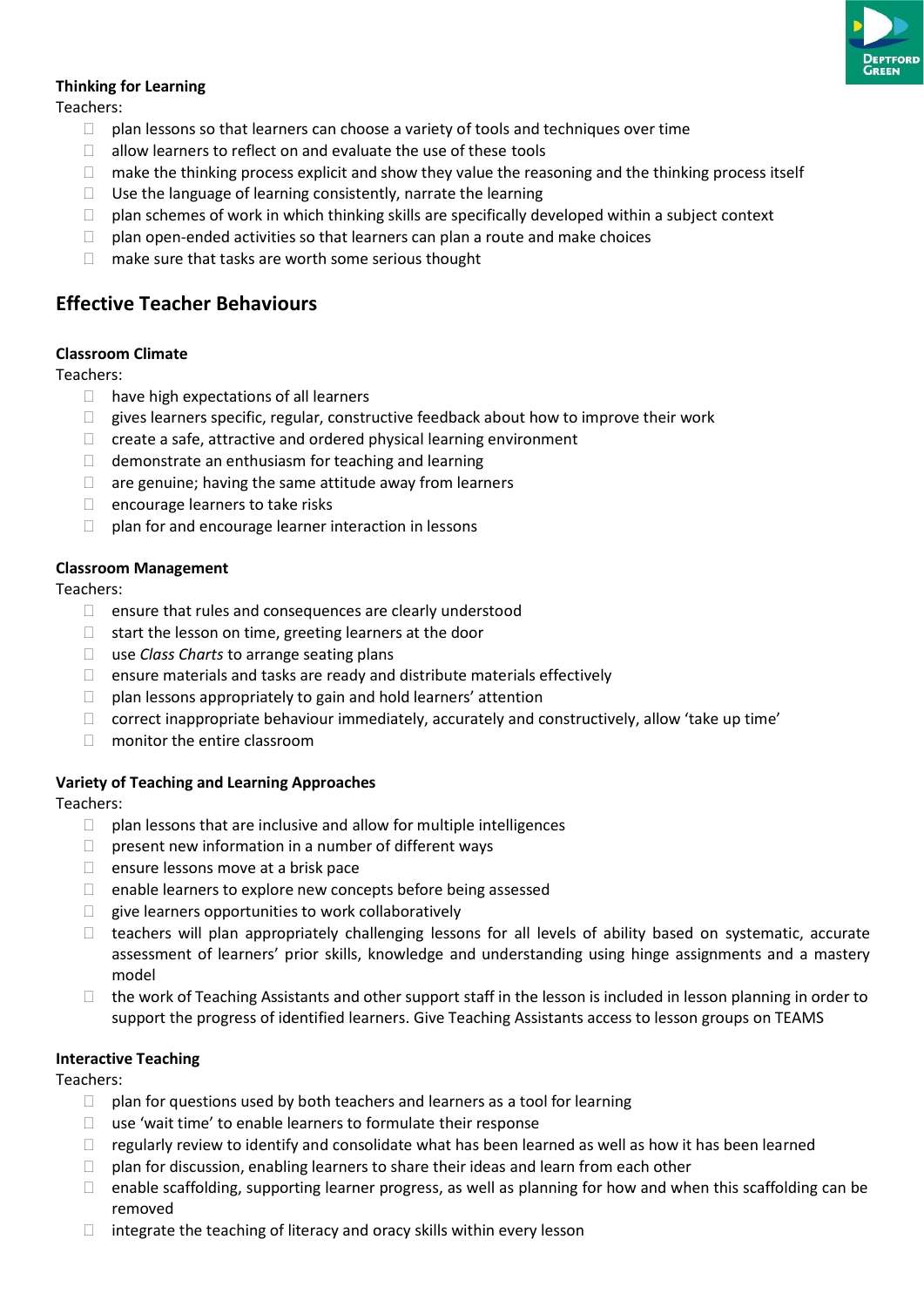

 $\Box$  use remote learning opportunities as an effective tool to develop learners' independence and resilience whilst learning.

# **Effective Learner Behaviours: LORIC**

We have identified 7 key learner behaviours at Deptford Green: Leadership, Organisation, Resilience, Initiative, Communication, Reading and Numeracy. Teachers should carefully consider the range of opportunities for learners to demonstrate such effective learning behaviour through activities which:

- $\Box$  Provide opportunities to reflect and make sense of learning;
- $\Box$  Encourage collaboration including the co-construction of meaning;
- $\Box$  Allow the learner to take responsibility for learning;
- $\Box$  Identify and evaluate the process of learning (learning about learning).



|                         |                                            | <b>E</b> Reading                             |                                                |
|-------------------------|--------------------------------------------|----------------------------------------------|------------------------------------------------|
| - I read aloud in class | -I read in the transitions between lessons | -I have read a book and completed an AR quiz | -I have read for homework                      |
|                         |                                            | <b>最も Numeracy</b>                           |                                                |
| - I can problem solve   | -I can multiply and divide mentally        | -I always choose the best method             | -I can break things down into manageable tasks |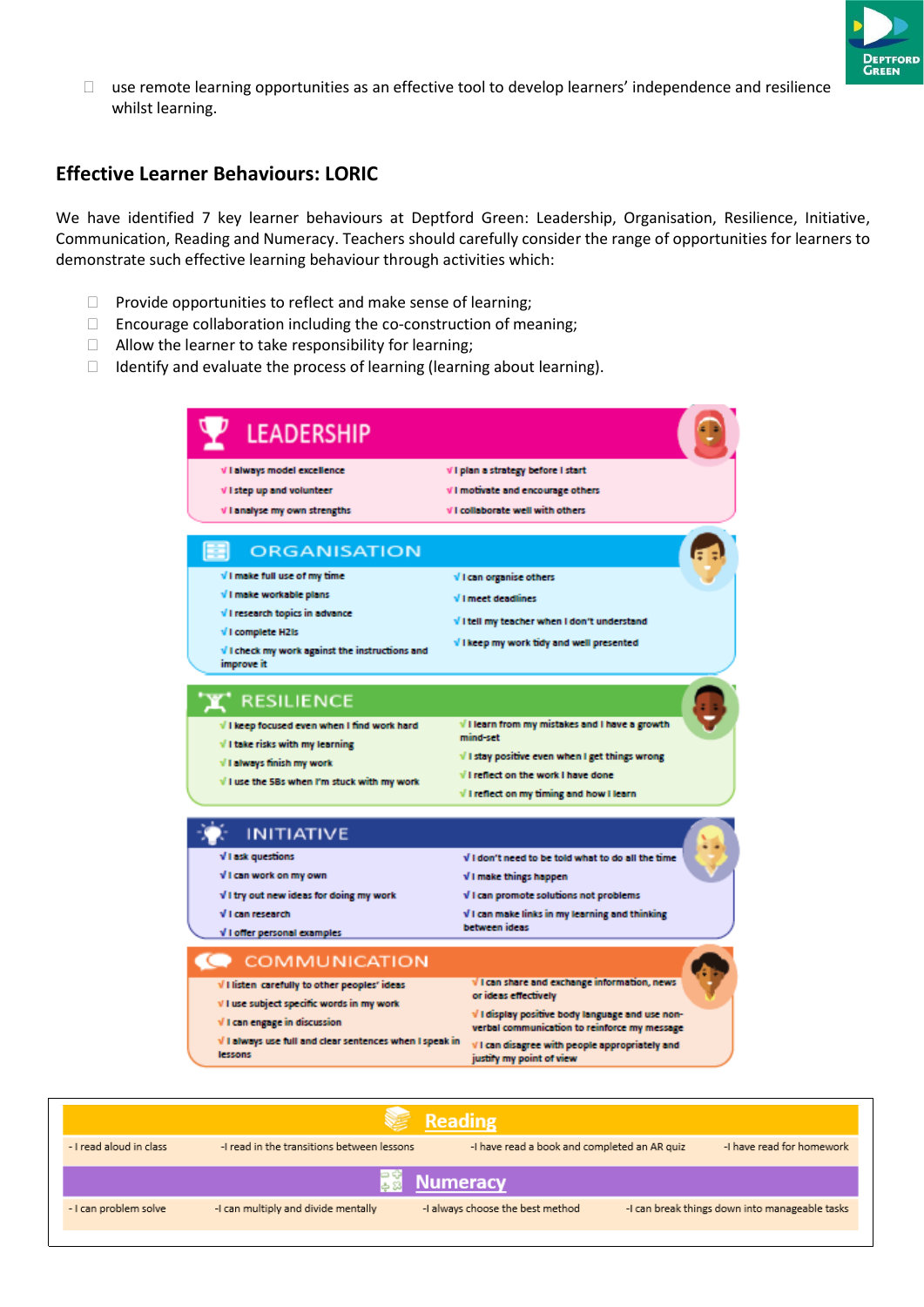

# **Supporting and Monitoring Teaching and Learning**

The key procedures for monitoring teaching and learning are the undertaking and analysis of: lesson observations and enquiry walks, examination results, progress data of learners across subjects and groups, departmental data for all teaching groups, work scrutiny and book looks, parent and learner voice. Faculties use an MER (Monitoring, Evaluating and Recording) document to capture this.

# **Heads of Faculty and Department**

Heads of Faculty and Department are responsible for the effective teaching of their subjects, the evaluation of the quality of teaching and the monitoring of learners' progress.

Each Head of Faculty, working with their Heads of Departments and subject leaders, achieves this by:

- $\Box$  Championing teaching and learning in their subject area;
- $\Box$  Ensuring teaching and learning is an item on the agenda at all departmental meetings;
- $\Box$  Evaluating the teaching of their subject and the planning of lessons;
- $\Box$  Ensuring curriculum coverage, continuity and progress for all learners;
- $\Box$  Ensuring that department procedures for assessing, marking, recording and reporting on learner progress are implemented consistently and are in line with school policy;
- Analysing and interpreting data on learners' performance against school expectations and other comparative data;
- Monitoring learners' work and progress by regular sampling of classwork and home learning through book looks as well as assessment data;
- $\Box$  Taking an active role in any school or faculty review.

## **Leadership Team**

The Senior Leadership Team is responsible for the overall quality of teaching and learning across the school. This is achieved by:

- $\Box$  Strategic planning of teaching and learning priorities in conjunction with subject leaders;
- $\Box$  Supporting individual faculties through line management meetings;
- $\Box$  Ensuring high quality professional development opportunities are available and accessed by all;
- $\Box$  Lead Practitioners support and monitor across faculties, developing pedagogy and individual teachers;
- $\Box$  Ensuring that the plan for school improvement places a high priority on teaching and learning and that structures are put in place to support these priorities;
- Monitoring the quality of teaching and learning across all curriculum areas of the school at Foundation and Key Stage 4.

## **Governors**

The Teaching, Learning and Curriculum Committee of the Governing Body has oversight of issues relating to the quality ofteaching and learning acrossthe school. Key priorities are set out in the School Development Plan and are rigorously monitored.

Specific monitoring activities include:

- $\Box$  Review of examination results;
- $\Box$  Review of learner progress data and analysis of key groups and gaps;
- $\Box$  Reviewing summary reports of quality assurance procedures and outcomes.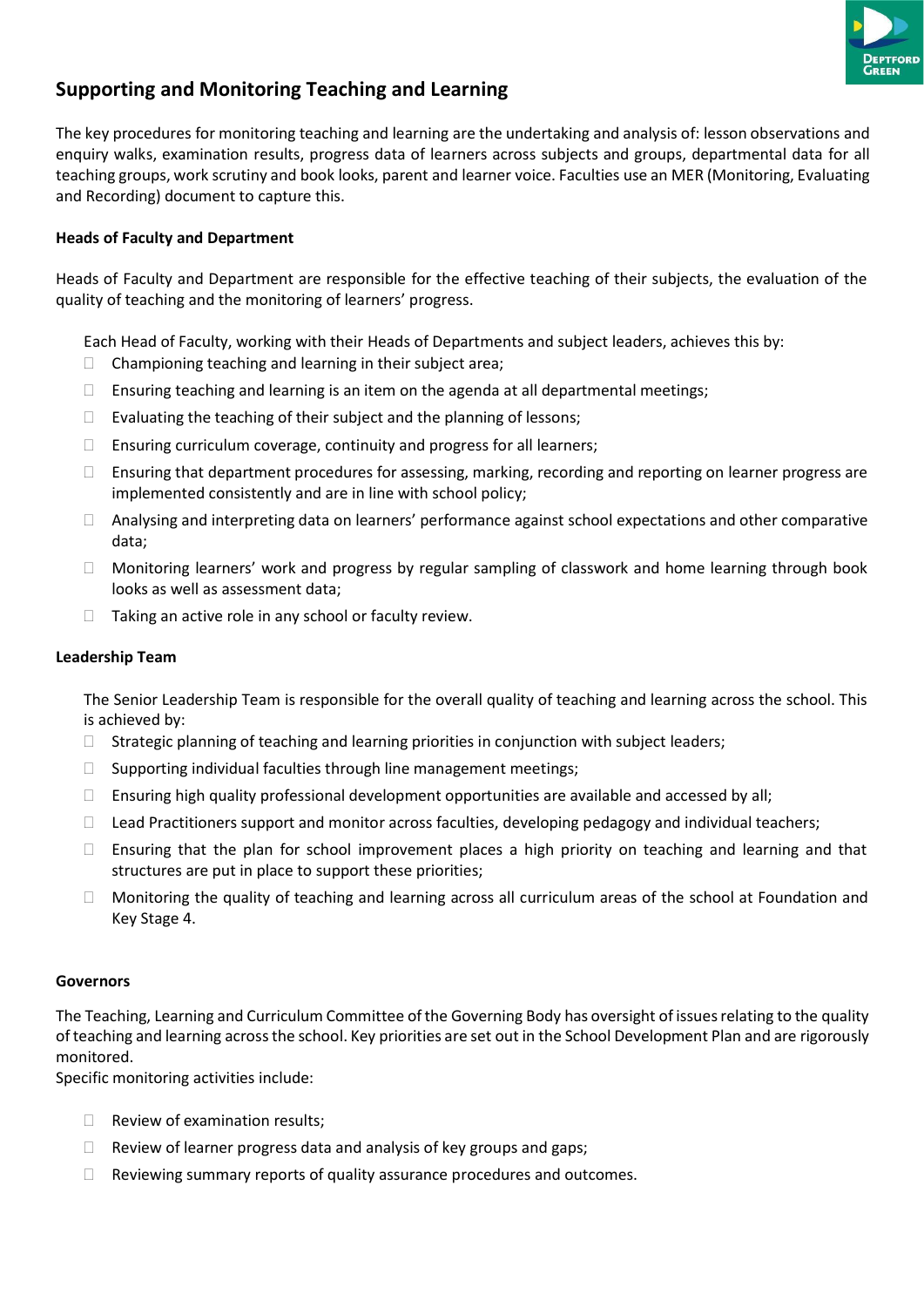

# **Quality Assurance and Training & Development Support**

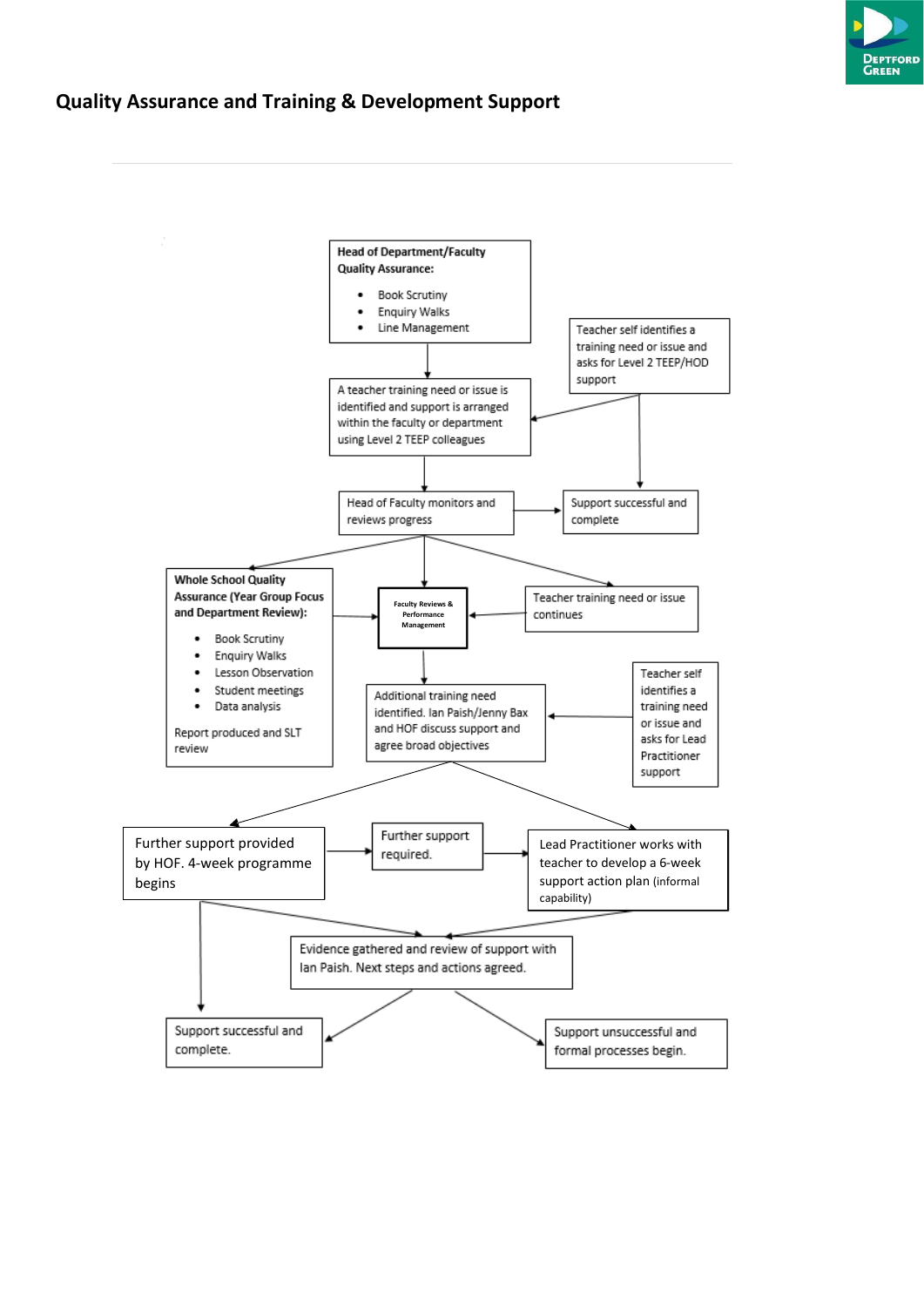

# **Consistent classroom practice - In support of the Behaviour for Learning Policy**

To ensure a consistent and focused approach to learning, all lessons at Deptford Green will insist upon the following key features:

- $\Box$  All learners are greeted by the teacher as part of an established routine;
- $\Box$  Learners sit in their seating plan as shared by their teacher;
- $\Box$  Learners write using a blue or black pen;
- $\Box$  Learners underline using a pencil and ruler;
- $\Box$  Diagrams and drawings are to be completed using a pencil and ruler;
- $\Box$  All registers will be completed in a timely way.

### **Planning and Classroom Standards**

- $\Box$  Appropriately adapted work ensures that all learners are able to access and engage in all lessons, including oral activities and lessons are uploaded onto TEAMs;
- $\Box$  The work of Teaching Assistants and other support staff in the lesson is included in lesson planning in order to support the progress of identified learners and Tas are added to the group's TEAM;
- □ Teachers apply the Behaviour for Learning Policy consistently and support all learning through the use of LORIC.

### **Expectations**

For every lesson teachers should have:

- $\Box$  A seating plan for the class which has considered all SEND strategies and differentiation strategies;
- □ The most recent SIMS mark book page;
- Notes on class based interventions to support progress for individual learners using *Learners' Passports*;
- D Uploaded the lesson onto TEAMs.
- For any known observations, teachers are to provide any visitor with:
	- $\Box$  A lesson plan;
	- $\Box$  The most recent SIMS mark book;
	- $\Box$  A seating plan for the class which has considered all SEND strategies and differentiation strategies;
	- Notes on class based interventions to support progress for individual learners using *Learners' Passports*;
	- $\Box$  Current scheme of work.

#### **Professional development**

To secure good and outstanding teaching and learning opportunities over time for all learners, Deptford Green is committed to the continuing professional development of all teachers and curriculum support staff.

- $\Box$  On a rolling programme all teaching colleagues will be Level 1 TEEP Trained. Approximately 20% of staff will be Level 2 TEEP trained to support TEEP classroom practice. Lead Practitioners will complete Level 3 TEEP training;
- $\Box$  TAs and pastoral staff will undertake in-house introductory TEEP training;
- $\Box$  Any new colleagues who joins mid-term will undertake in-house introductory TEEP training;
- $\Box$  All staff will be engaged in regular training and development in the designated weekly time slot;
- All staff will have access to training and development through collaborative opportunities both across departments (Level 2 colleagues) and other schools;
- $\Box$  Where appropriate, individuals will be given additional support working with Lead Practitioners (see appendix);
- □ All ECT (Early Career Teachers) colleagues and trainee teachers will have a bespoke training programme in place for them to secure consistent classroom practice.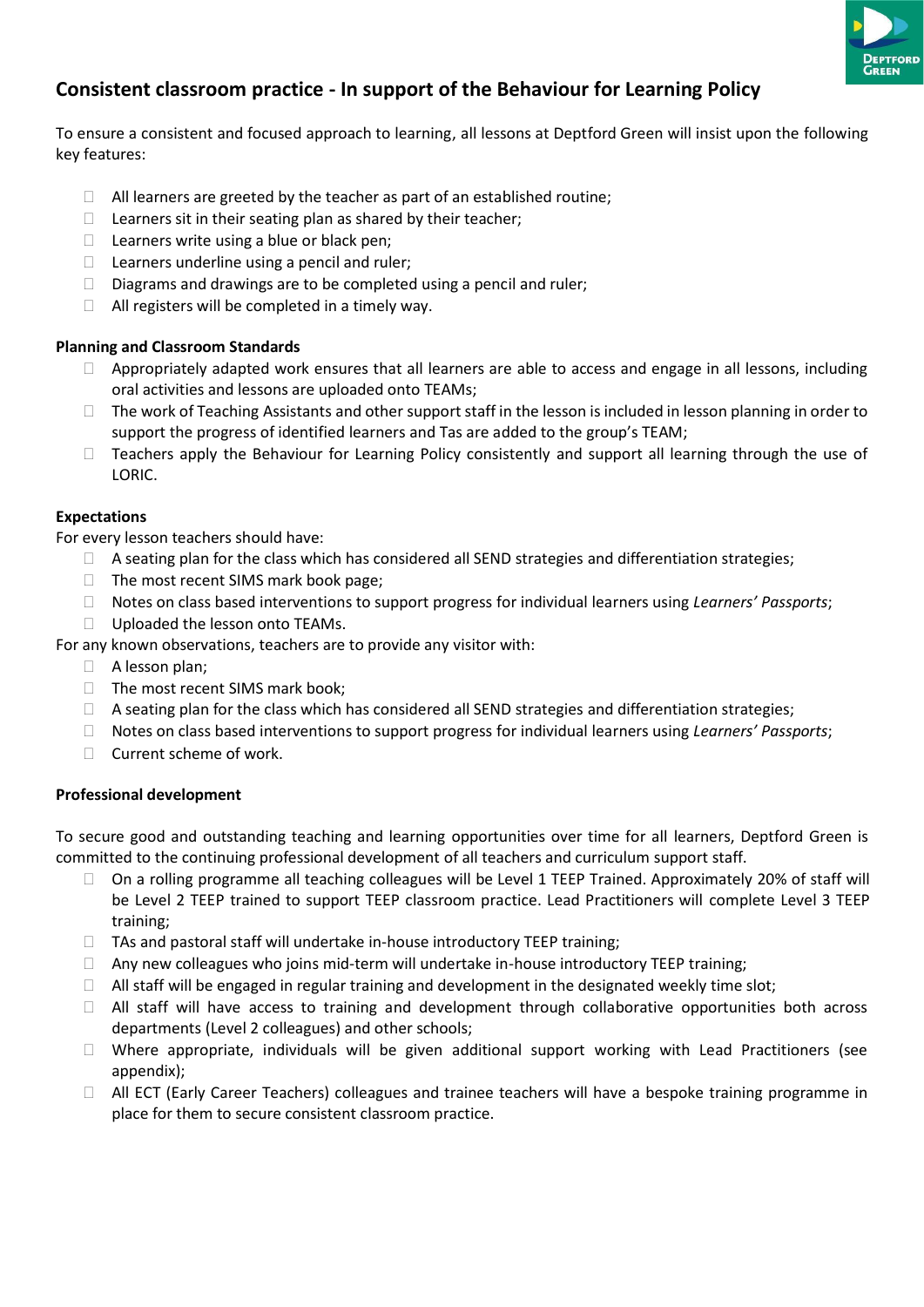

# **The Teaching Space**

Our teaching spaces project powerful messages to our students about our expectations for their learning behaviour. They are central to the way that we create our climate for learning. The way that we organise ourspaces will influence students' responses to our teaching and the motivation they have for our subjects. Having organised, safe and creative spaces demonstrates that we take learning seriously and that we care.

# **Display**

Each teaching space should display at the front of the room the following posters:

- □ Classroom Rules/Values
- □ LORIC- Learner Behaviour Poster (subject Specific)

The smaller display board in each space is a tutor notice board and should contain regularly updated information on attendance and LORIC. It should have a title of the tutor group.

Other classroom display boards might be used as a teaching resource to support a particular topic or to display student's work. The boards should be well maintained and up to date. All displays should include a title. Display should be limited to the display boards. Posters (other than the school posters above) should be on the display boards and not on cupboards, walls orthe backs of doors. Teaching spaces can sometimes become overstimulating and distracting for students and especially students with an Autistic Spectrum Condition.

The school centrally purchases backing card for display boards and this can be collected from the Art Department. The card comes in a small range of colours to support the aim of not creating distracting spaces.

### **Organising the Space**

Clutter should be kept to an absolute minimum. The green book boxes should be used for class sets of books and as far as possible stored in the cupboards provided. Stationery and resource stock should be kept in cupboards and not around the space. Teaching spaces should be clutter free and organised.

Teaching spaces should be arranged in the most appropriate way to support the learning of students in your subject for the topic or lesson you are teaching. This might include a range of desk arrangements for instance to support group work (in blocks), discussion (horseshoe) or at other times more individual work (rows). The teaching space should encourage students to work independently from the teacher, including being able to manage their own resources for a lesson.

Door windows should never be covered.

All teaching spaces should include an Isolation Table with a reflection sheet on it. This table should not be used to hold resources.

The teacher's desk should be kept organised, and all tea and coffee cups should be returned to staffrooms at the end of the day.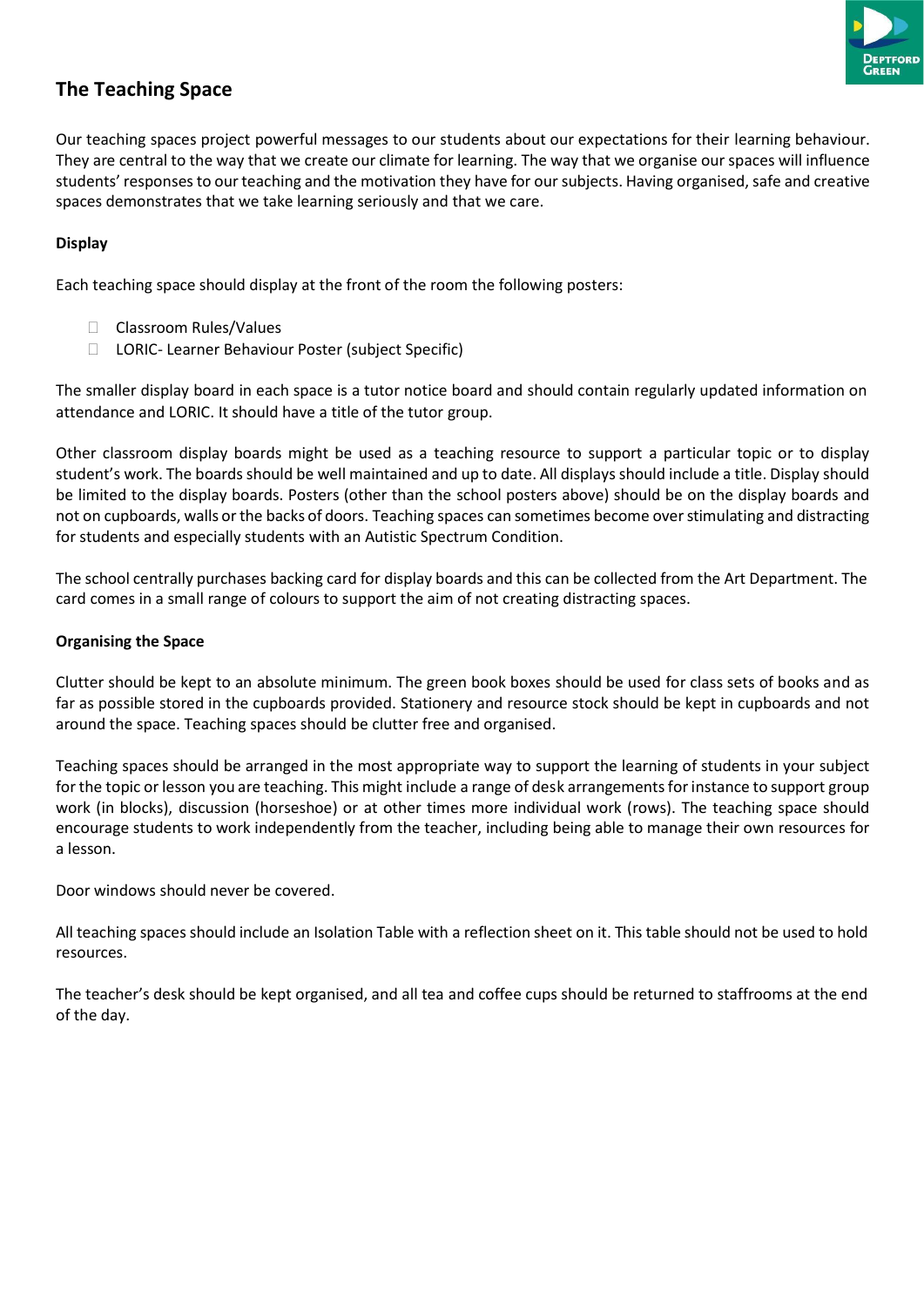

# **Lessons are GOOD when…**

- $\Box$  The sequence of learning meets the needs of disadvantaged learners and those with SEND;
- $\Box$  The teacher demonstrates good subject knowledge (i.e. they understand the component knowledge required, and they know how to check for common misconceptions and how to correct them);
- $\Box$  Subject matter is presented clearly, promoting appropriate discussion;
- $\Box$  Learners' understanding is checked systematically;
- $\Box$  Misconceptions are accurately identified;
- $\Box$  Clear direct feedback is provided;
- $\Box$  Teaching is adapted as necessary to provide for the learning needs within the group;
- $\Box$  Information from assessments is used well, to check understanding and inform teaching;
- $\Box$  Learners can remember the necessary prior learning in order to integrate the current learning;
- $\Box$  Learning in the classroom is supported by remote learning opportunities both before and after lessons were appropriate;
- $\Box$  Resources used clearly support the accumulation of knowledge and skills in an ambitious curriculum;
- $\Box$  Work given to learners is demanding and supports their learning;
- $\Box$  Reading, Literacy and Oracy are developed in a manner consistent with the school's policies;
- $\Box$  Learners develop detailed knowledge and skills over time. As a result, they achieve well;
- $\Box$  Learners with SEND achieve the best possible outcomes;
- $\Box$  Learners are able to communicate their learning appropriately: verbally, in writing and using mathematical forms where appropriate.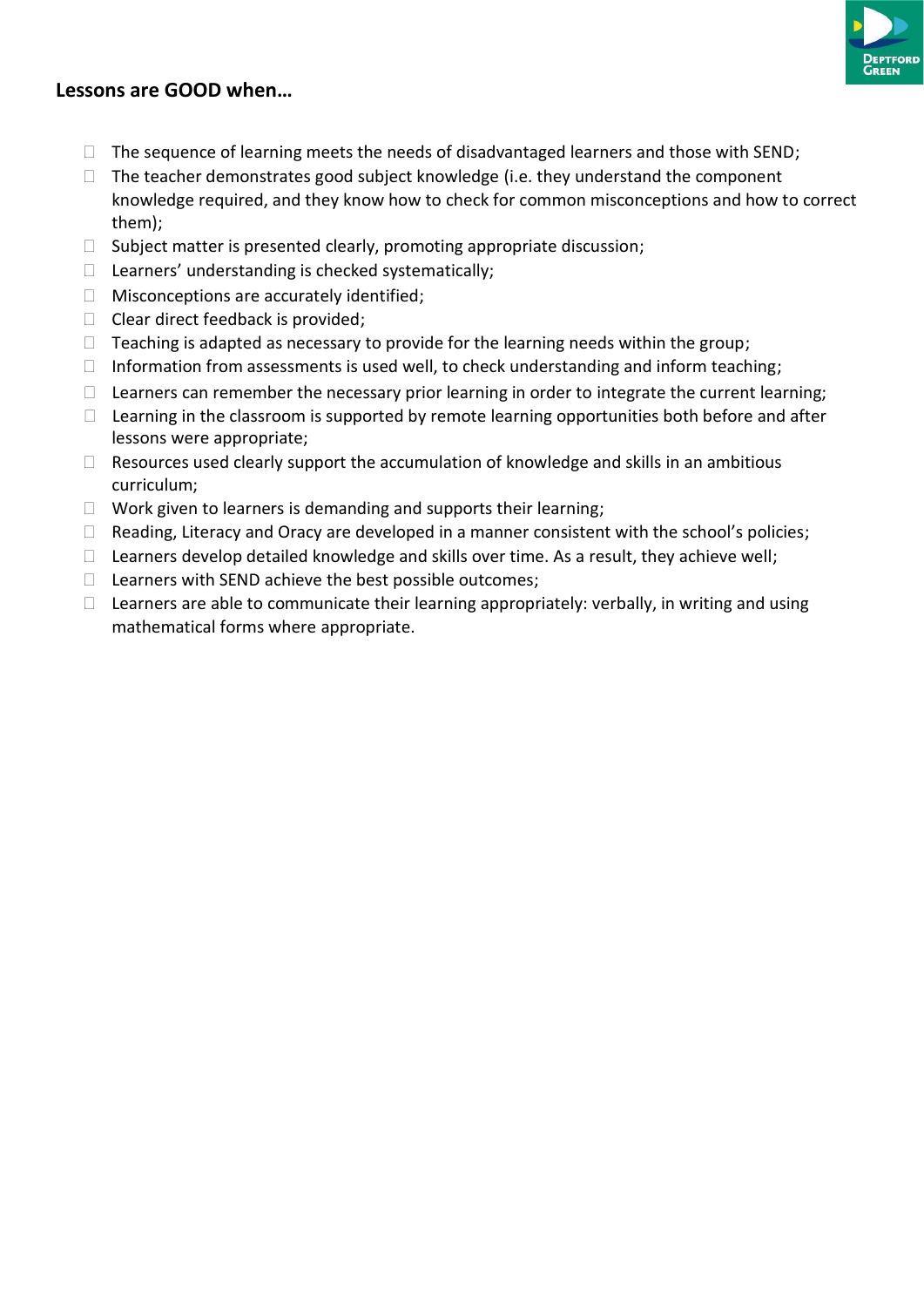

# **Appendix: Lesson Plan 1 (Cyclical)**

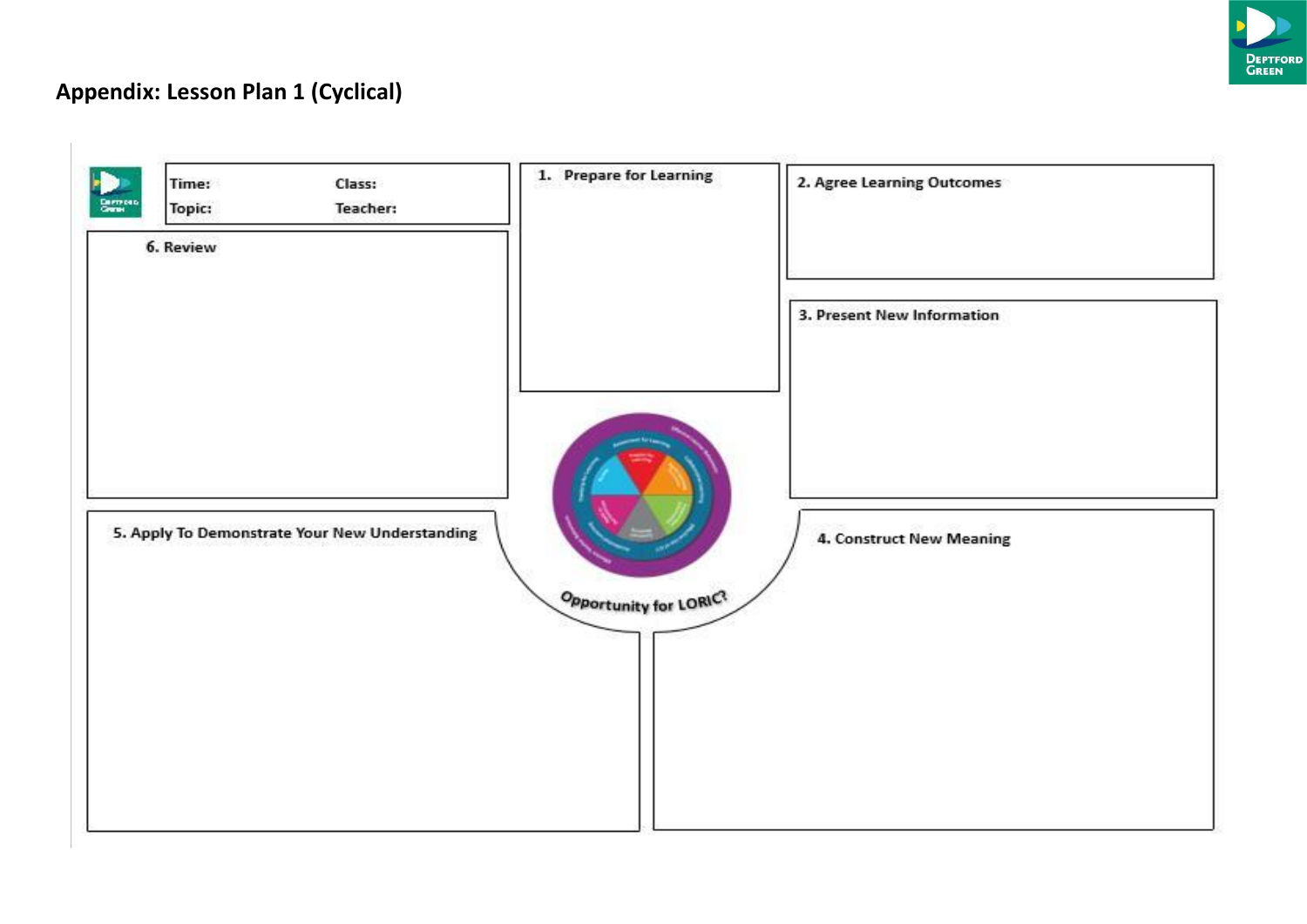



| <b>TEEP Lesson plan</b> |          |  |
|-------------------------|----------|--|
| Time:                   | Сіджен   |  |
| Topic:                  | Teacher: |  |



| Prepare for Learning                           |  |
|------------------------------------------------|--|
|                                                |  |
| Agree the Learning<br>Outcome                  |  |
| <b>Present New Information</b>                 |  |
| <b>Construct New Meaning</b>                   |  |
|                                                |  |
| Apply to Demonstrate your<br>New Understanding |  |
| Review                                         |  |
|                                                |  |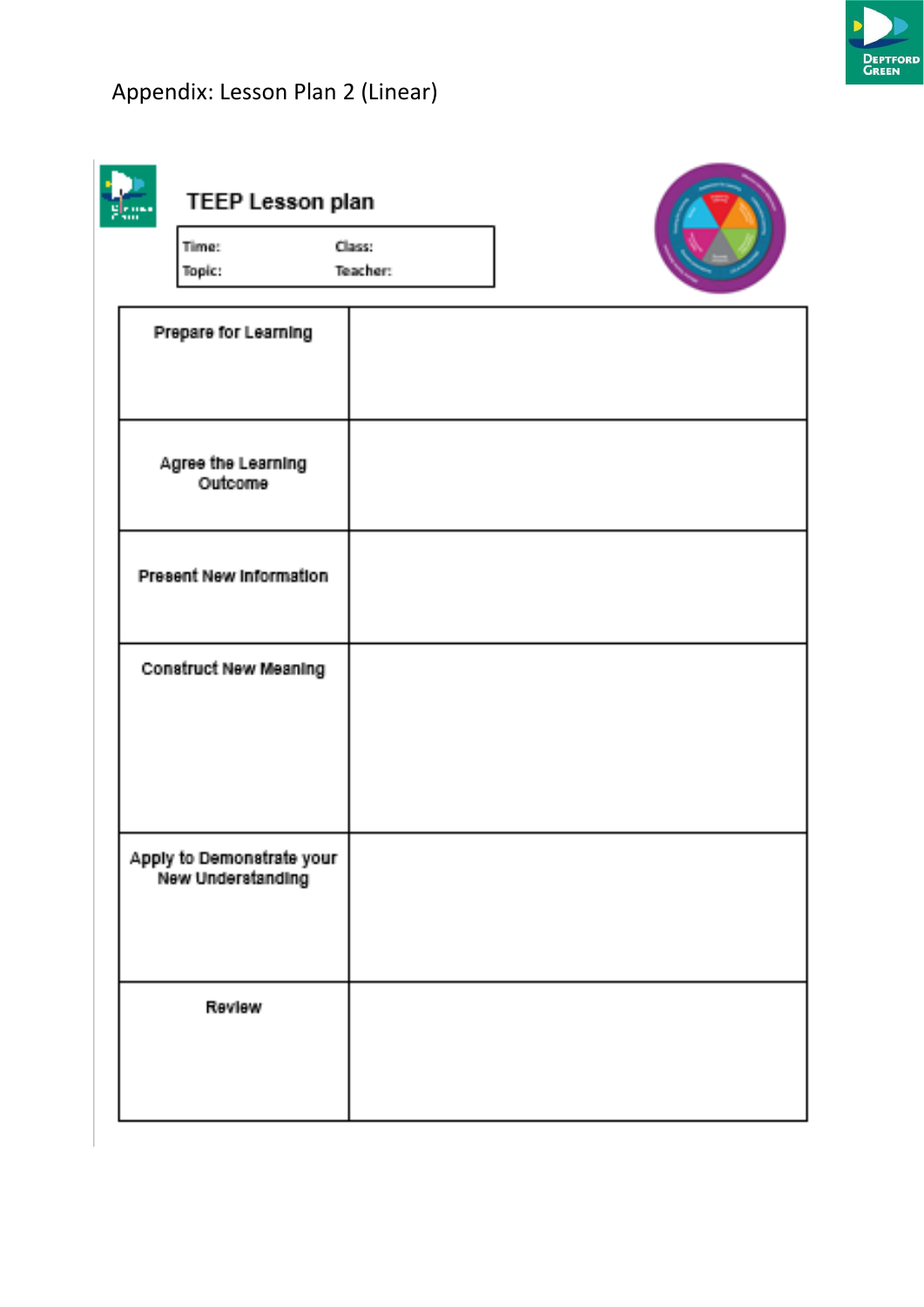

# **Appendix: NQT Observation Form (Lewisham)**

# **Lesson observation and record of dialogue based on observable Teachers' Standards**

| <b>NQT</b>                                                                                                                                                                                                                                                                                                                                               |                 |
|----------------------------------------------------------------------------------------------------------------------------------------------------------------------------------------------------------------------------------------------------------------------------------------------------------------------------------------------------------|-----------------|
| <b>Observer</b>                                                                                                                                                                                                                                                                                                                                          |                 |
| <b>Class/ Year group</b>                                                                                                                                                                                                                                                                                                                                 |                 |
| <b>Date</b>                                                                                                                                                                                                                                                                                                                                              |                 |
| <b>Time</b>                                                                                                                                                                                                                                                                                                                                              |                 |
| Learning objectives and outcomes                                                                                                                                                                                                                                                                                                                         |                 |
| <b>Agreed focus of observation</b>                                                                                                                                                                                                                                                                                                                       |                 |
| Highlight/ mark if observed:                                                                                                                                                                                                                                                                                                                             | <b>Comments</b> |
| 1. Set high expectations which<br>inspire, motivate and challenge<br>pupils                                                                                                                                                                                                                                                                              |                 |
| <b>Examples may include:</b><br>establish safe stimulating<br>П<br>environment for pupils, rooted<br>in mutual respect<br>set goals to stretch and<br>$\Box$<br>challenge pupils of all<br>backgrounds, abilities and<br>dispositions<br>demonstrate consistently the<br>П<br>positive attitudes, value and<br>behaviour which are expected<br>of pupils |                 |
| 2. Promote good progress and<br>outcomes by pupils                                                                                                                                                                                                                                                                                                       |                 |
| <b>Examples may include:</b><br>be accountable for pupils'<br>П<br>attainment, progress and<br>outcomes<br>be aware of pupils' capabilities<br>$\Box$<br>and their prior knowledge, and<br>plan teaching to build on these                                                                                                                               |                 |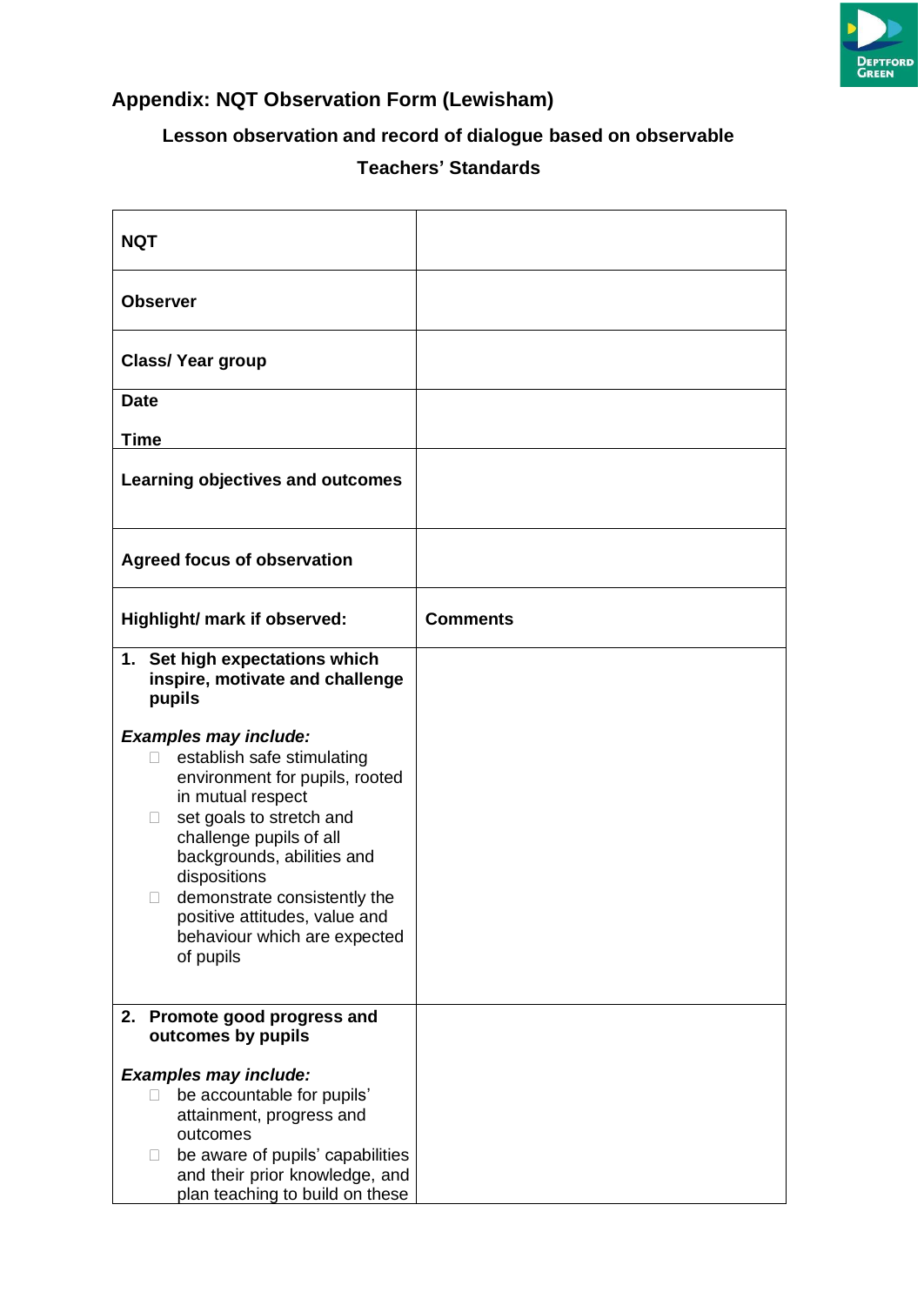

| П<br>$\Box$ | guide pupils to reflect on the<br>progress they have made and<br>their emerging needs<br>demonstrate knowledge and<br>understanding of how pupils<br>learn and how this impacts on<br>teaching |  |
|-------------|------------------------------------------------------------------------------------------------------------------------------------------------------------------------------------------------|--|
| $\Box$      | encourage pupils to take a<br>responsible and conscientious<br>attitude to their own work and<br>study                                                                                         |  |
|             | 3. Demonstrate good subject and                                                                                                                                                                |  |
|             | curriculum knowledge                                                                                                                                                                           |  |
|             | <b>Examples may include:</b>                                                                                                                                                                   |  |
| П           | have a secure knowledge of                                                                                                                                                                     |  |
|             | the relevant subject(s) and                                                                                                                                                                    |  |
|             | curriculum areas, foster and<br>maintain pupils' interest in the                                                                                                                               |  |
|             | subject and address                                                                                                                                                                            |  |
|             | misunderstandings                                                                                                                                                                              |  |
| П           | demonstrate a critical                                                                                                                                                                         |  |
|             | understanding of                                                                                                                                                                               |  |
|             | developments in the subject<br>and curriculum areas, and                                                                                                                                       |  |
|             | promote the value of                                                                                                                                                                           |  |
|             | scholarship                                                                                                                                                                                    |  |
| $\Box$      | demonstrate an understanding                                                                                                                                                                   |  |
|             | of and take responsibility for                                                                                                                                                                 |  |
|             | promoting high standards of<br>literacy, articulacy and the                                                                                                                                    |  |
|             | correct use of standard                                                                                                                                                                        |  |
|             | English, whatever the                                                                                                                                                                          |  |
|             | teacher's specialist subject                                                                                                                                                                   |  |
| П           | if teaching early reading,                                                                                                                                                                     |  |
|             | demonstrate a clear                                                                                                                                                                            |  |
|             | understanding of systematic<br>synthetic phonics                                                                                                                                               |  |
| $\Box$      | if teaching early mathematics,                                                                                                                                                                 |  |
|             | demonstrate a clear                                                                                                                                                                            |  |
|             | understanding of appropriate                                                                                                                                                                   |  |
|             | teaching strategies                                                                                                                                                                            |  |
|             | 4. Plan and teach well structured                                                                                                                                                              |  |
|             | lessons                                                                                                                                                                                        |  |
|             |                                                                                                                                                                                                |  |
|             | <b>Examples may include:</b>                                                                                                                                                                   |  |
|             | impart knowledge and develop                                                                                                                                                                   |  |
|             | through effective use of lesson<br>time                                                                                                                                                        |  |
| $\Box$      | promote a love of learning and                                                                                                                                                                 |  |
|             | children's intellectual curiosity                                                                                                                                                              |  |
| Ш           | set homework and plan other<br>out -of-class activities to                                                                                                                                     |  |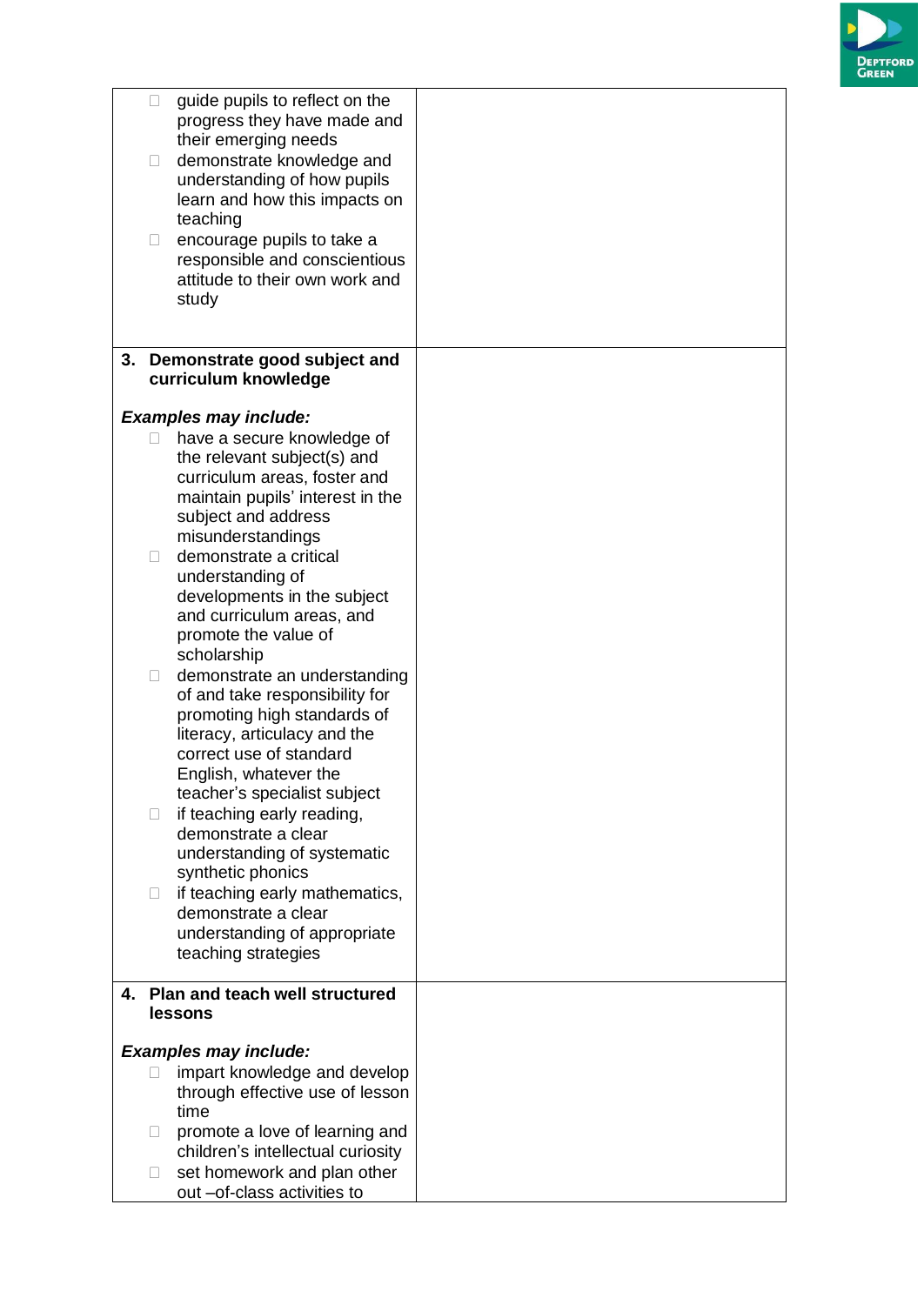

| consolidate and extend the<br>knowledge and understanding<br>pupils have acquired<br>reflect systematically on the<br>$\Box$<br>effectiveness of lessons and<br>approaches to teaching<br>contribute to the design and<br>$\Box$<br>provision of an engaging<br>curriculum within the relevant<br>subject area (s)            |  |
|-------------------------------------------------------------------------------------------------------------------------------------------------------------------------------------------------------------------------------------------------------------------------------------------------------------------------------|--|
| 5. Adapt teaching to respond to<br>the strengths and needs of all<br>pupils                                                                                                                                                                                                                                                   |  |
| <b>Examples may include:</b>                                                                                                                                                                                                                                                                                                  |  |
| know when and how to<br>differentiate appropriately,<br>using approaches which<br>enable pupils to be taught<br>effectively<br>have a secure understanding<br>$\Box$<br>of how a range of factors can                                                                                                                         |  |
| inhibit pupils' ability to learn,<br>and how best to overcome<br>these                                                                                                                                                                                                                                                        |  |
| demonstrate an awareness of<br>П<br>the physical, social and<br>intellectual development of<br>children, and how to adapt<br>teaching to support pupils'<br>education at different stages<br>of development                                                                                                                   |  |
| have a clear understanding of<br>the needs of all pupils,<br>including those with special<br>educational needs; those of<br>high ability; those with English<br>as an additional language;<br>those with disabilities; and be<br>able to use and evaluate<br>distinctive teaching<br>approaches to engage and<br>support them |  |
|                                                                                                                                                                                                                                                                                                                               |  |
| Make accurate and productive<br>6.<br>use of assessment                                                                                                                                                                                                                                                                       |  |
| <b>Examples may include:</b>                                                                                                                                                                                                                                                                                                  |  |
| know and understand how to<br>П<br>assess the relevant subject<br>and curriculum areas including<br>statutory assessment<br>requirements                                                                                                                                                                                      |  |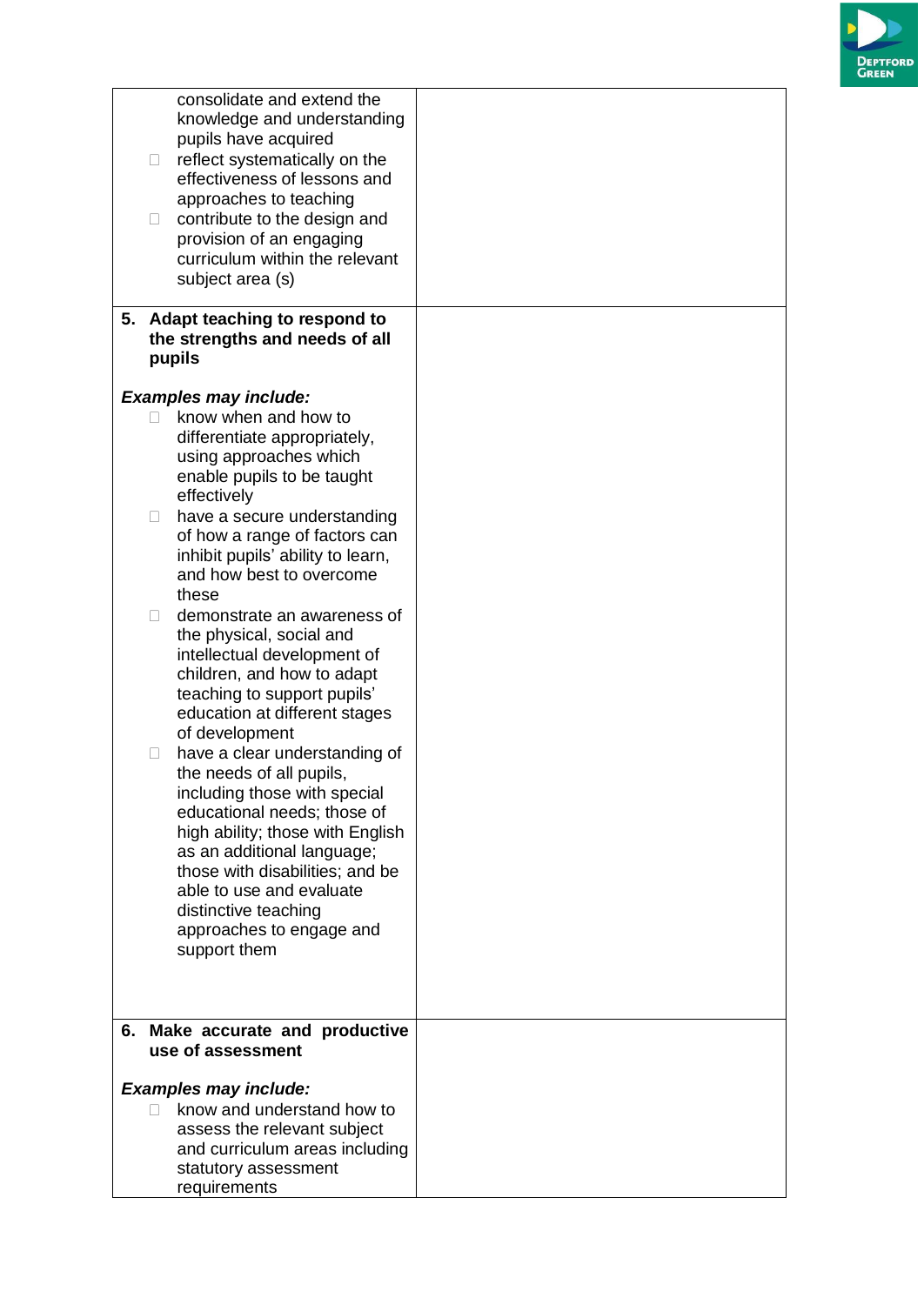

| make use of formative and<br>П<br>summative assessment to<br>secure pupils' progress<br>use relevant data to monitor<br>$\mathbb{R}^n$<br>progress, set targets, and plan<br>subsequent lessons<br>give pupils regular feedback,<br>П<br>both orally and through<br>accurate marking, and<br>encourage pupils to respond<br>to the feedback. |  |
|----------------------------------------------------------------------------------------------------------------------------------------------------------------------------------------------------------------------------------------------------------------------------------------------------------------------------------------------|--|
| 7. Manage behaviour effectively to                                                                                                                                                                                                                                                                                                           |  |
| ensure a good and safe                                                                                                                                                                                                                                                                                                                       |  |
| learning environment                                                                                                                                                                                                                                                                                                                         |  |
| <b>Examples may include:</b>                                                                                                                                                                                                                                                                                                                 |  |
| have clear rules and routines<br>$\Box$<br>for behaviour in classrooms,                                                                                                                                                                                                                                                                      |  |
| and take responsibility for                                                                                                                                                                                                                                                                                                                  |  |
| promoting good and courteous<br>behaviour both in classrooms                                                                                                                                                                                                                                                                                 |  |
| and around the school, in                                                                                                                                                                                                                                                                                                                    |  |
| accordance with the school's                                                                                                                                                                                                                                                                                                                 |  |
| behaviour policy                                                                                                                                                                                                                                                                                                                             |  |
| have high expectations of<br>$\Box$<br>behaviour, and establish a                                                                                                                                                                                                                                                                            |  |
| framework for discipline with a                                                                                                                                                                                                                                                                                                              |  |
| range of strategies, using                                                                                                                                                                                                                                                                                                                   |  |
| praise, sanctions, and rewards<br>consistently and fairly                                                                                                                                                                                                                                                                                    |  |
|                                                                                                                                                                                                                                                                                                                                              |  |
|                                                                                                                                                                                                                                                                                                                                              |  |
| <b>Fulfil wider professional</b><br>8.                                                                                                                                                                                                                                                                                                       |  |
| responsibilities                                                                                                                                                                                                                                                                                                                             |  |
| <b>Examples may include:</b>                                                                                                                                                                                                                                                                                                                 |  |
| make a positive contribution to                                                                                                                                                                                                                                                                                                              |  |
| the wider life and ethos of the<br>school                                                                                                                                                                                                                                                                                                    |  |
| develop effective professional<br>$\mathbb{R}^n$                                                                                                                                                                                                                                                                                             |  |
| relationships with colleagues,                                                                                                                                                                                                                                                                                                               |  |
| knowing how and when to                                                                                                                                                                                                                                                                                                                      |  |
| draw on advice and specialist<br>support                                                                                                                                                                                                                                                                                                     |  |
| deploy support staff effectively<br>$\Box$                                                                                                                                                                                                                                                                                                   |  |
| take responsibility for<br>П                                                                                                                                                                                                                                                                                                                 |  |
| improving teaching through                                                                                                                                                                                                                                                                                                                   |  |
| appropriate professional<br>development, responding to                                                                                                                                                                                                                                                                                       |  |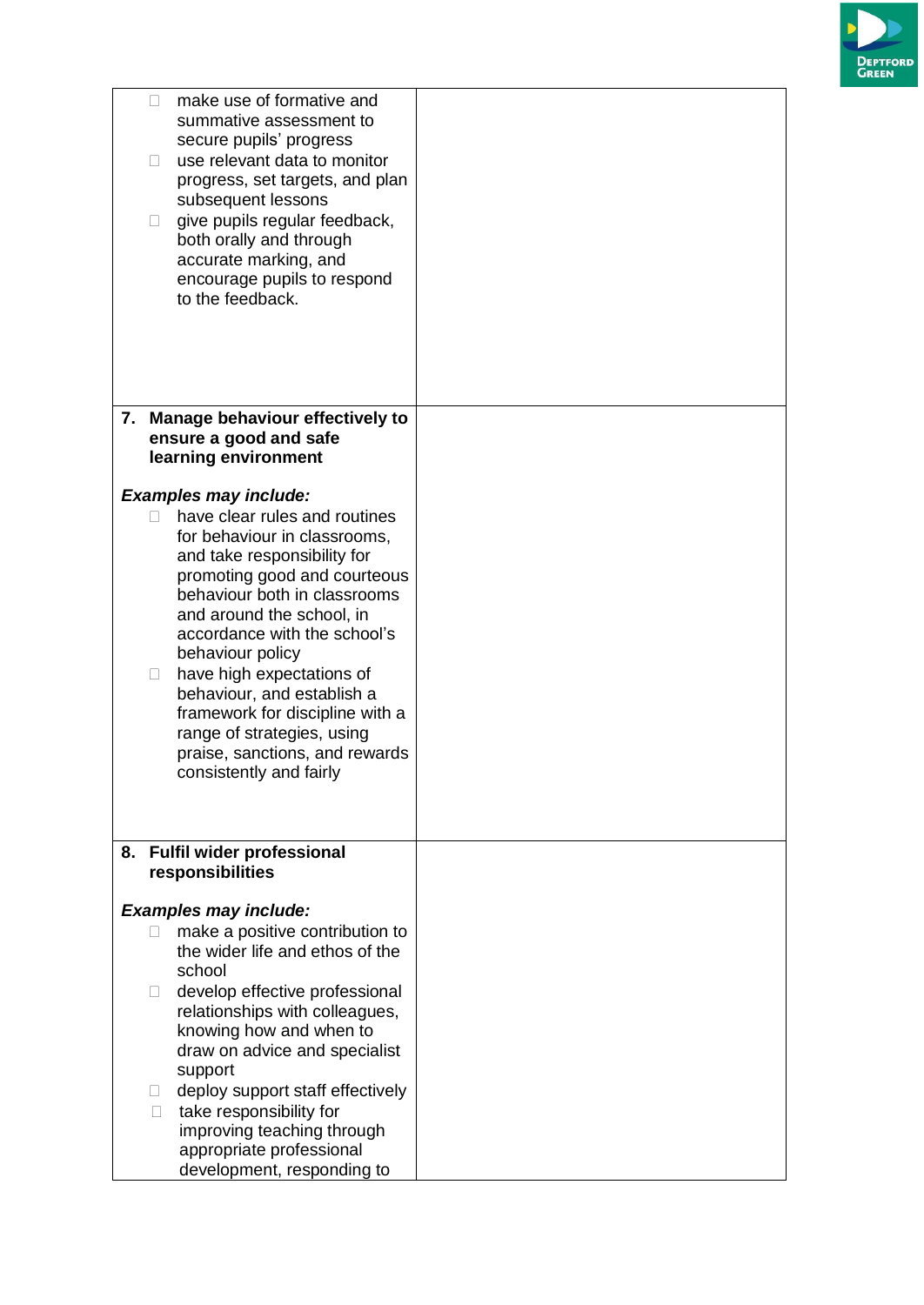

| advice and feedback from<br>colleagues<br>communicate effectively with<br>$\Box$<br>parents with regard to pupils'<br>achievements and well-being |  |
|---------------------------------------------------------------------------------------------------------------------------------------------------|--|
| <b>Strengths</b>                                                                                                                                  |  |
| Areas/targets for development                                                                                                                     |  |
| Focus for next observation and<br>dialogue                                                                                                        |  |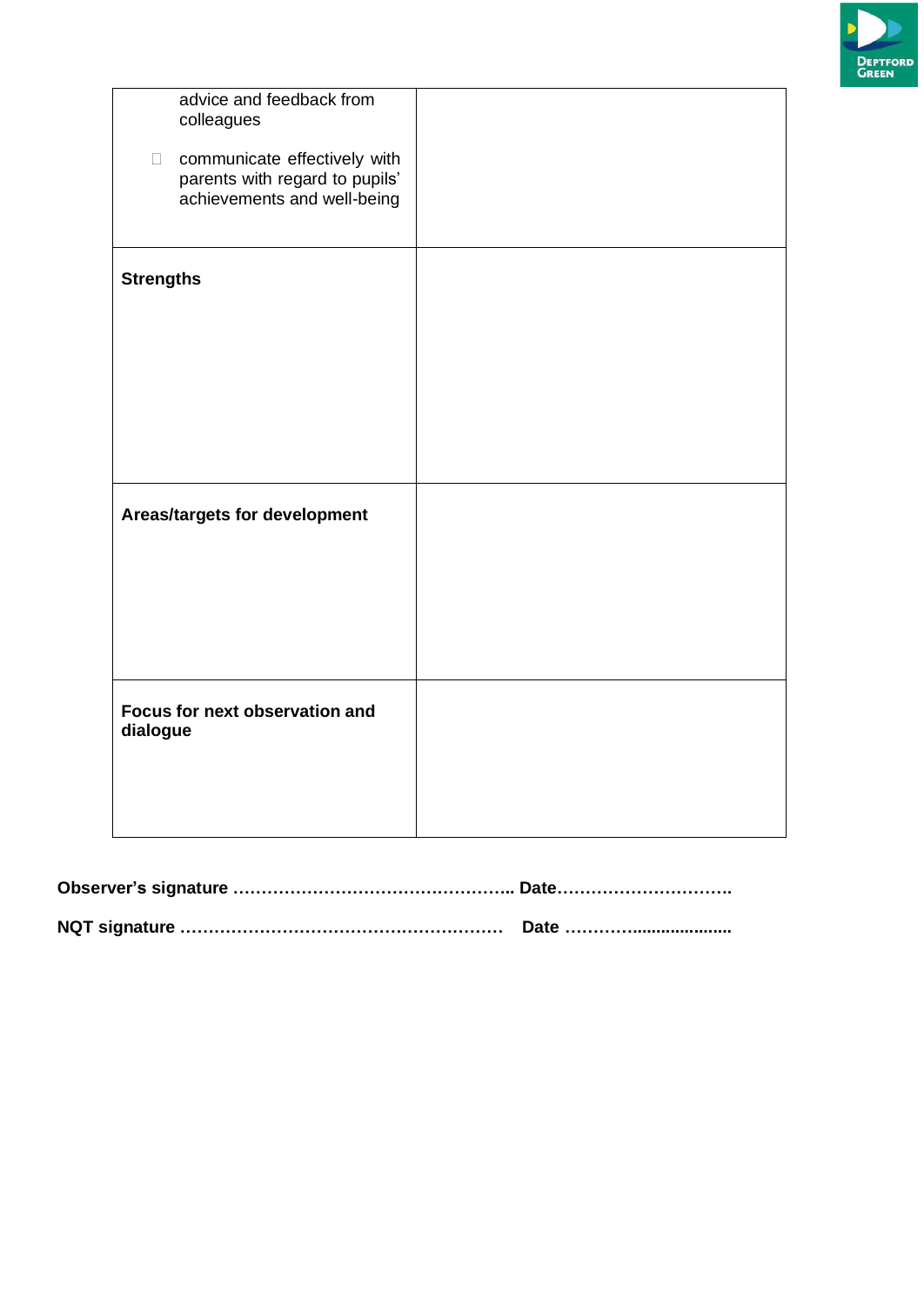

# **Appendix: Lead Practitioner Support**

In the first instance all support for colleagues should come through their faculty and the TEEP Level 2 colleagues in teams. This can be at the request of a teacher or a direction from a Line Manager.

### **When further support is needed…**

A support need is identified through:

- □ Enquiry and Learning Walks
- □ Book Scrutiny
- D Lesson Observation
- □ Line Management

Line Managers should raise a concern with their Head of Faculty. The Head of Faculty requests support through Ian Paish.

Teachers can also self-identify a need for support and approach Ian Paish directly.

#### **What next?**

- $\Box$  Following a conversation between IP and the Line Manager, IP and Lead Practitioner meet and discuss relevant Performance Management Objectives and MER Documents. Broad objectives for the support are set out.
- $\Box$  Line Manager informs teacher that the support will begin.
- Lead Practitioner meets with teacher and areas of strength and development are identified. Clear objectives and outcomes for support are set and the teacher is clear how this will be measured.
- $\Box$  Support Plan is finalised and shared. Support begins (see below for framework).
- $\Box$  After the support is complete a review takes places to measure the success of the support.

### **Actions in supporting a colleague can include:**

- $\Box$  Lesson observation and feedback
- $\Box$  Team teaching
- Joint planning
- □ Ward Rounds
- □ IRIS Connect
- In-house CPD
- External CPD
- □ Joint Book Looks
- □ Leverage Action Steps
- □ School Visits
- □ Coaching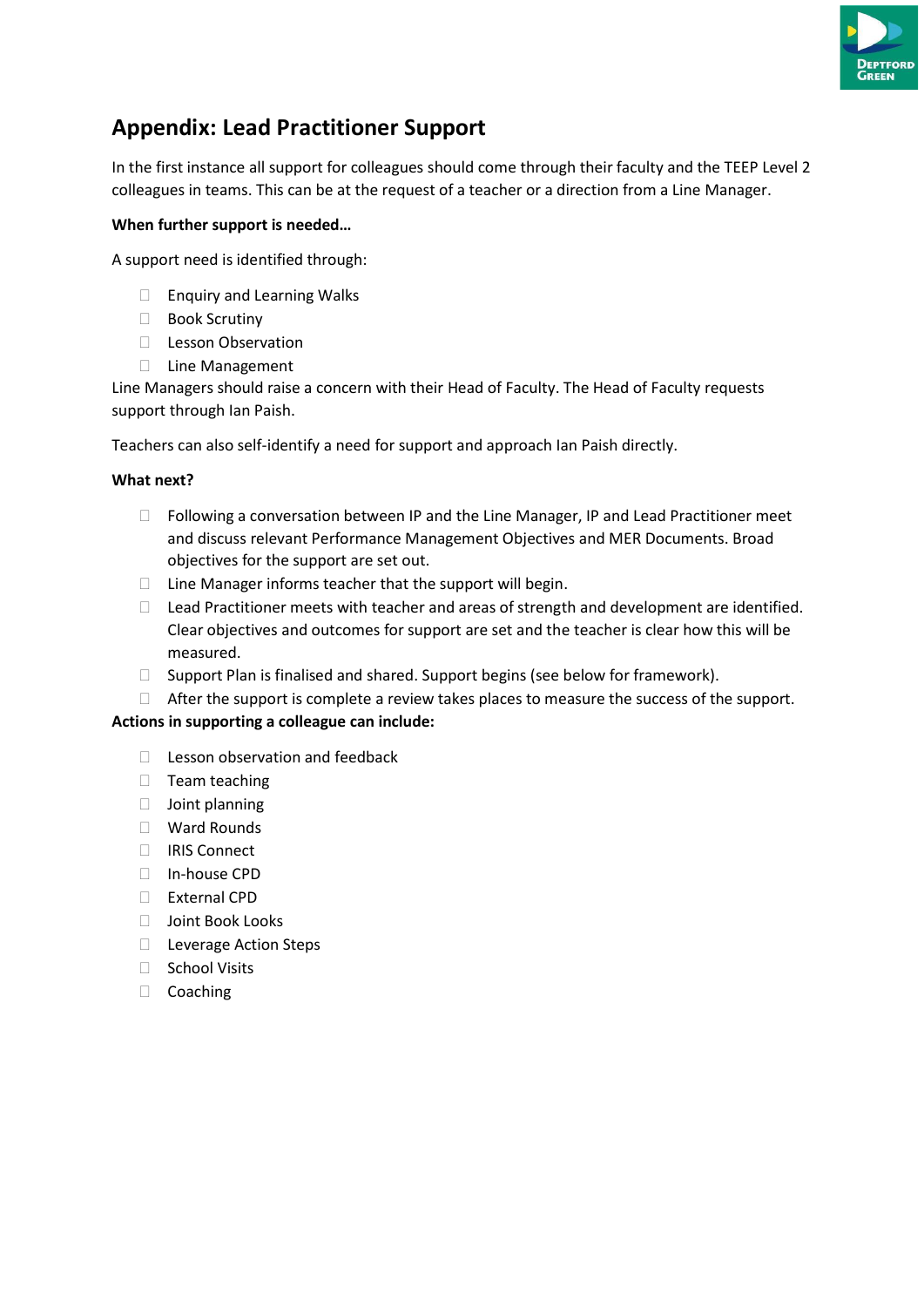

# **Lead Practitioner Support Framework**

A programme of support with a Lead Practitioner will last for **6 weeks**, after which time the support plan will be reviewed.

Teacher……………………………………………………….

Lead Practitioner………………………………………….

Date of Review: wc………………………………………

Reasons for support:

Areas of strength in teaching practice:

Areas of development in teaching practice: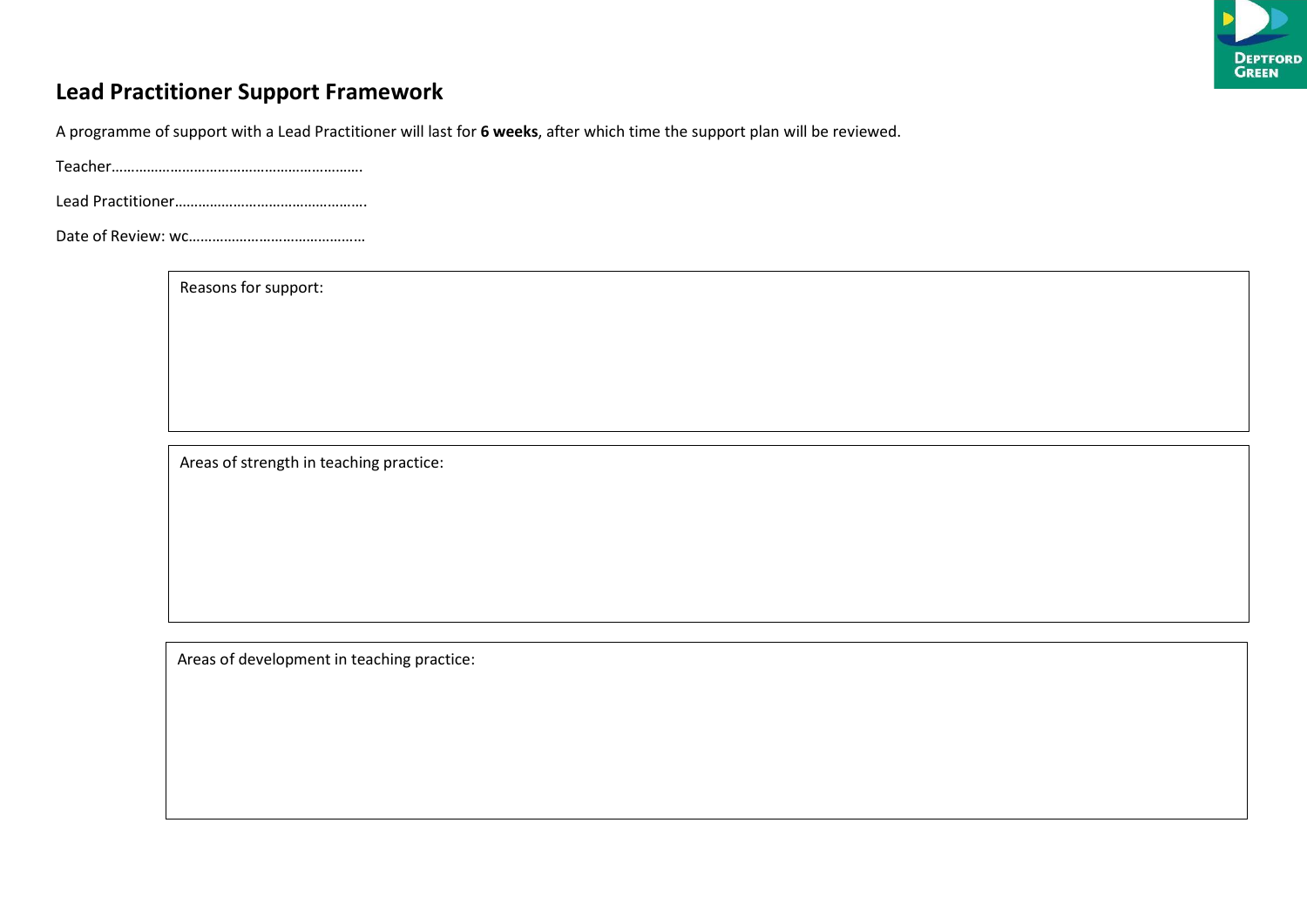

| <b>Objective/Target</b> | <b>Actions/Support</b><br>How will this be achieved? | Timescale | <b>Success Criteria/Performance Indicators</b> | <b>Review notes</b> |
|-------------------------|------------------------------------------------------|-----------|------------------------------------------------|---------------------|
|                         |                                                      |           |                                                |                     |
|                         |                                                      |           |                                                |                     |
|                         |                                                      |           |                                                |                     |
|                         |                                                      |           |                                                |                     |
|                         |                                                      |           |                                                |                     |
|                         |                                                      |           |                                                |                     |
|                         |                                                      |           |                                                |                     |
|                         |                                                      |           |                                                |                     |
|                         |                                                      |           |                                                |                     |
|                         |                                                      |           |                                                |                     |
|                         |                                                      |           |                                                |                     |
|                         |                                                      |           |                                                |                     |
|                         |                                                      |           |                                                |                     |
|                         |                                                      |           |                                                |                     |
|                         |                                                      |           |                                                |                     |
|                         |                                                      |           |                                                |                     |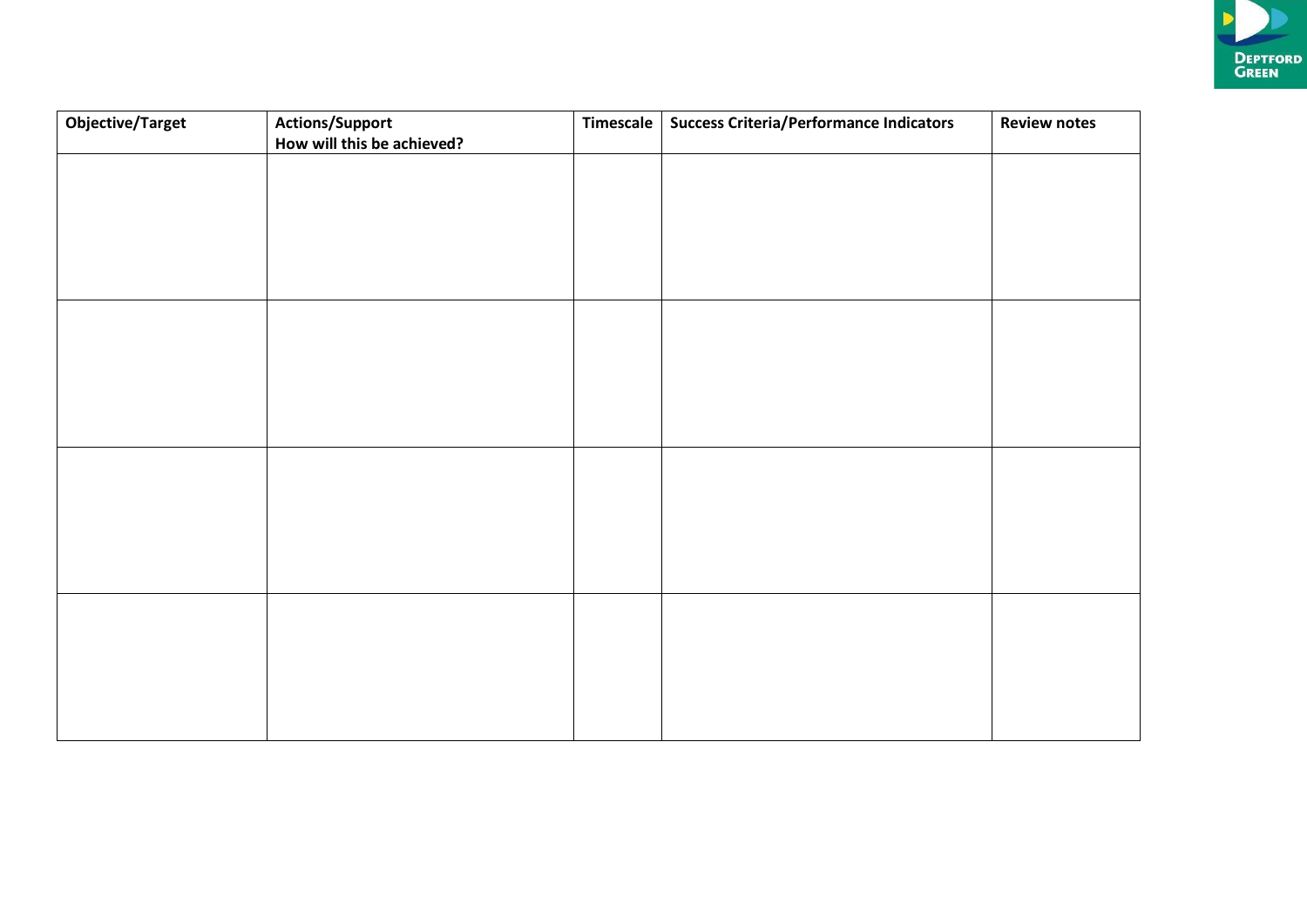

# TEEP Lesson Observation |

Times **Topic:**  Class: **Teacher:** 

Observer:



| Section of                        | <b>Observation notes</b> |
|-----------------------------------|--------------------------|
| Lesson                            |                          |
| Prepare for                       |                          |
| Learning                          |                          |
|                                   |                          |
|                                   |                          |
|                                   |                          |
| <b>Agree Learning</b><br>Outcomes |                          |
|                                   |                          |
|                                   |                          |
| <b>Present New</b>                |                          |
| Information                       |                          |
|                                   |                          |
|                                   |                          |
|                                   |                          |
|                                   |                          |
| Construct New                     |                          |
| Meaning                           |                          |
|                                   |                          |
|                                   |                          |
|                                   |                          |
| Apply to                          |                          |
| Demonstrate                       |                          |
|                                   |                          |
|                                   |                          |
|                                   |                          |
|                                   |                          |
|                                   |                          |
| Review                            |                          |
|                                   |                          |
|                                   |                          |
|                                   |                          |
|                                   |                          |